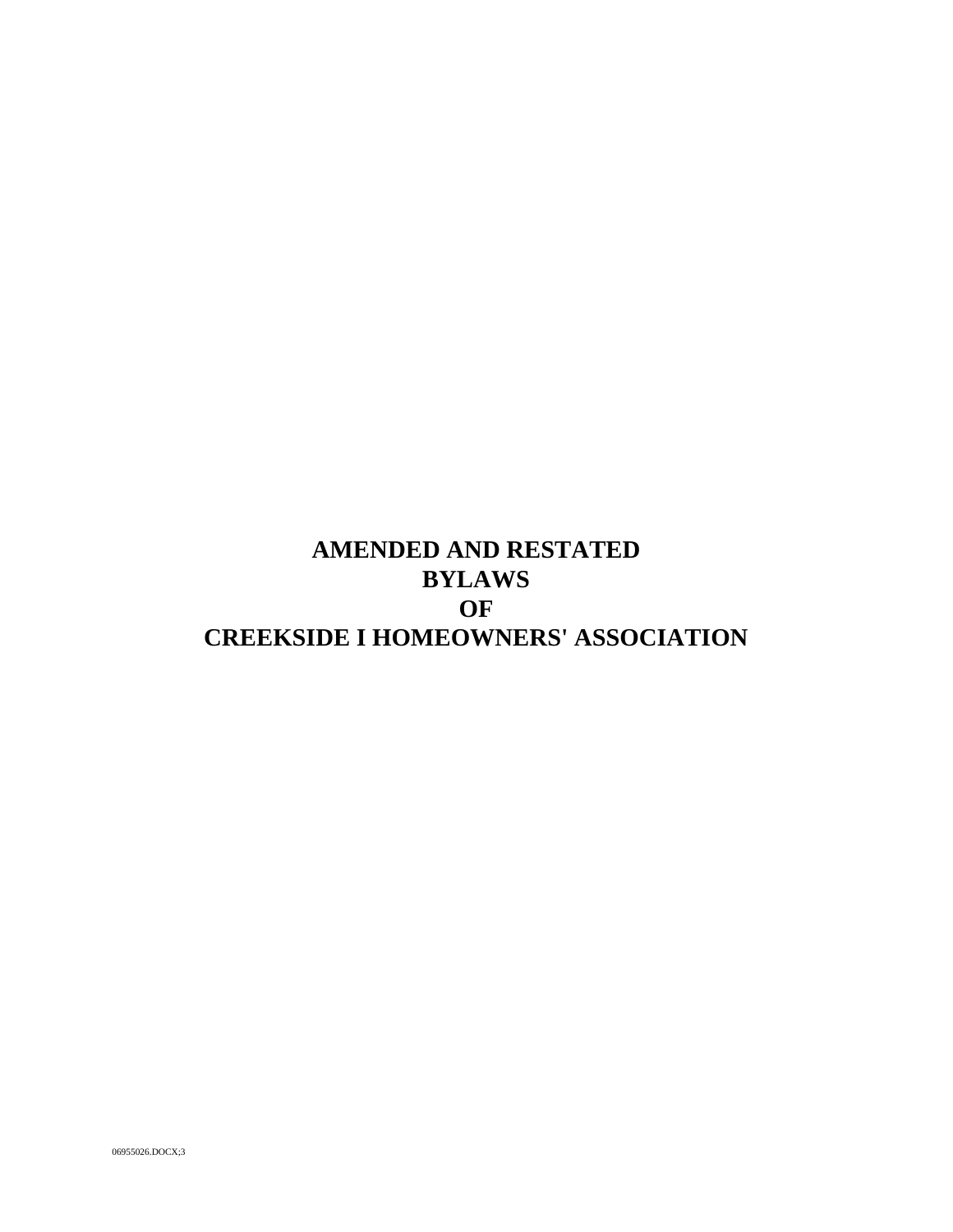# **TABLE OF CONTENTS**

| <b>ARTICLE 1</b> |                                                               |  |
|------------------|---------------------------------------------------------------|--|
| Section 1.1      |                                                               |  |
| Section 1.2      |                                                               |  |
| <b>ARTICLE 2</b> |                                                               |  |
| Section 2.1      |                                                               |  |
| Section 2.2      |                                                               |  |
| Section 2.3      |                                                               |  |
| Section 2.4      |                                                               |  |
| Section 2.5      |                                                               |  |
| Section 2.6      |                                                               |  |
| Section 2.7      |                                                               |  |
| Section 2.8      |                                                               |  |
| Section 2.9      |                                                               |  |
| Section 2.10     |                                                               |  |
| Section 2.11     |                                                               |  |
| Section 2.12     |                                                               |  |
| Section 2.13     |                                                               |  |
| <b>ARTICLE 3</b> |                                                               |  |
| Section 3.1      |                                                               |  |
| Section 3.2      |                                                               |  |
| Section 3.3      |                                                               |  |
| Section 3.4      |                                                               |  |
| <b>ARTICLE 4</b> |                                                               |  |
| Section 4.1      |                                                               |  |
| Section 4.2      |                                                               |  |
| Section 4.3      |                                                               |  |
| Section 4.4      |                                                               |  |
| Section 4.5      |                                                               |  |
| Section 4.6      |                                                               |  |
| Section 4.7      |                                                               |  |
| Section 4.8      |                                                               |  |
| Section 4.9      |                                                               |  |
| Section 4.10     |                                                               |  |
| Section 4.11     |                                                               |  |
| Section 4.12     | Telephone or Electronic Communication in Lieu of Attendance 9 |  |
| Section 4.13     |                                                               |  |
| Section 4.14     |                                                               |  |
| Section 4.15     |                                                               |  |
| <b>ARTICLE 5</b> |                                                               |  |
| Section 5.1      |                                                               |  |
| Section 5.2      |                                                               |  |
| Section 5.3      |                                                               |  |
|                  |                                                               |  |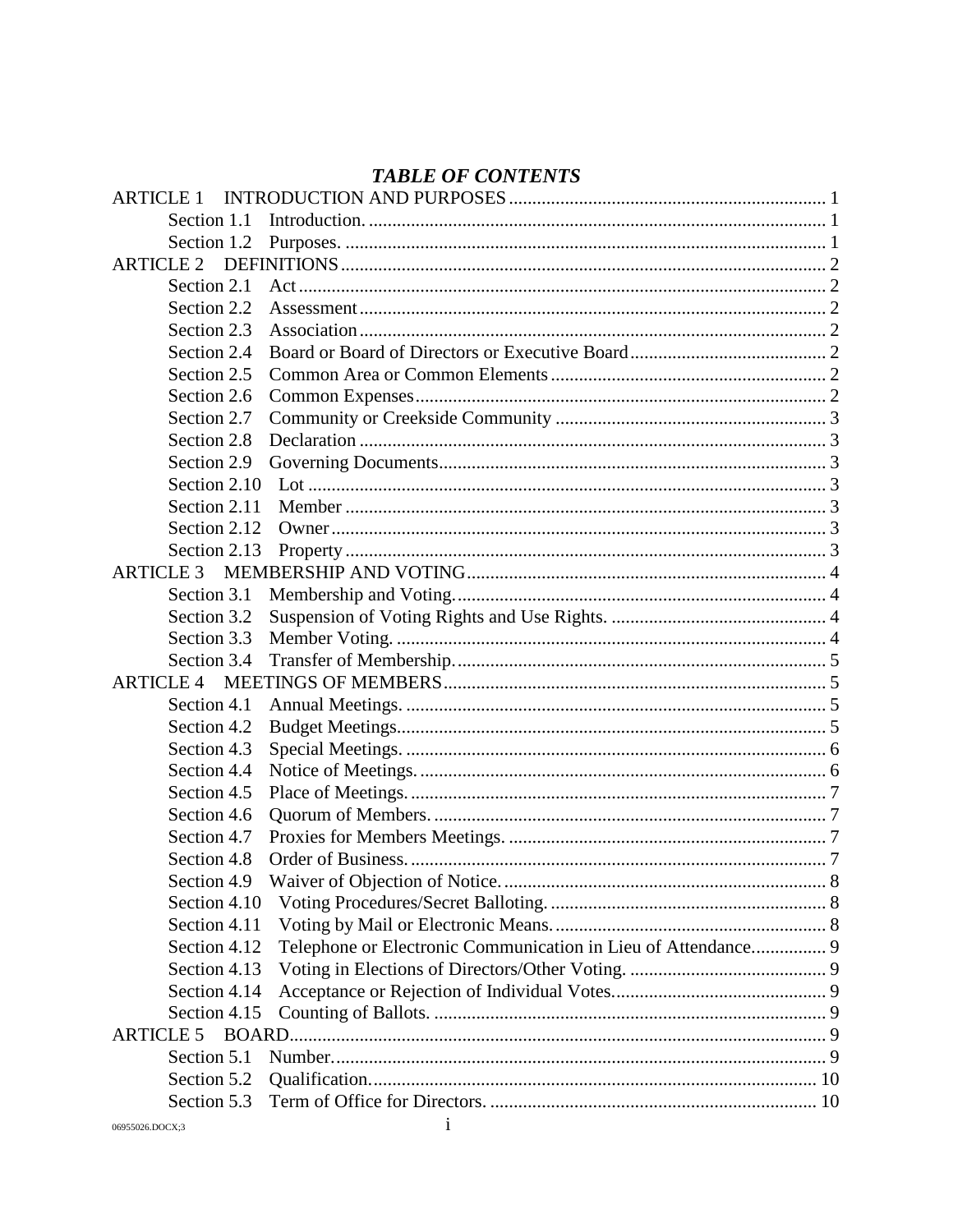| Section 5.4       |                                                                |  |
|-------------------|----------------------------------------------------------------|--|
| Section 5.5       |                                                                |  |
| Section 5.6       |                                                                |  |
| Section 5.7       |                                                                |  |
| <b>ARTICLE 6</b>  |                                                                |  |
| Section 6.1       |                                                                |  |
| Section 6.2       |                                                                |  |
| Section 6.3       |                                                                |  |
| Section 6.4       |                                                                |  |
| Section 6.5       |                                                                |  |
| Section 6.6       |                                                                |  |
| Section 6.7       |                                                                |  |
| Section 6.8       |                                                                |  |
| Section 6.9       | Telephone or Electronic Communication in Lieu of Attendance 14 |  |
| Section 6.10      |                                                                |  |
| <b>ARTICLE 7</b>  | POWERS AND DUTIES OF THE BOARD OF DIRECTORS  15                |  |
| Section 7.1       |                                                                |  |
| Section 7.2       |                                                                |  |
| Section 7.3       |                                                                |  |
| <b>ARTICLE 8</b>  |                                                                |  |
| Section 8.1       |                                                                |  |
| Section 8.2       |                                                                |  |
| Section 8.3       |                                                                |  |
| Section 8.4       |                                                                |  |
| Section 8.5       |                                                                |  |
| Section 8.6       |                                                                |  |
| Section 8.7       |                                                                |  |
| <b>ARTICLE 9</b>  |                                                                |  |
| Section 9.1       |                                                                |  |
| Section 9.2       |                                                                |  |
| <b>ARTICLE 10</b> |                                                                |  |
|                   |                                                                |  |
| Section 10.2      |                                                                |  |
| Section 10.3      |                                                                |  |
| <b>ARTICLE 11</b> |                                                                |  |
| Section 11.1      |                                                                |  |
| <b>ARTICLE 12</b> |                                                                |  |
| Section 12.1      |                                                                |  |
| Section 12.2      |                                                                |  |
| Section 12.3      |                                                                |  |
| Section 12.4      |                                                                |  |
| Section 12.5      |                                                                |  |
| <b>ARTICLE 13</b> |                                                                |  |
|                   |                                                                |  |
|                   |                                                                |  |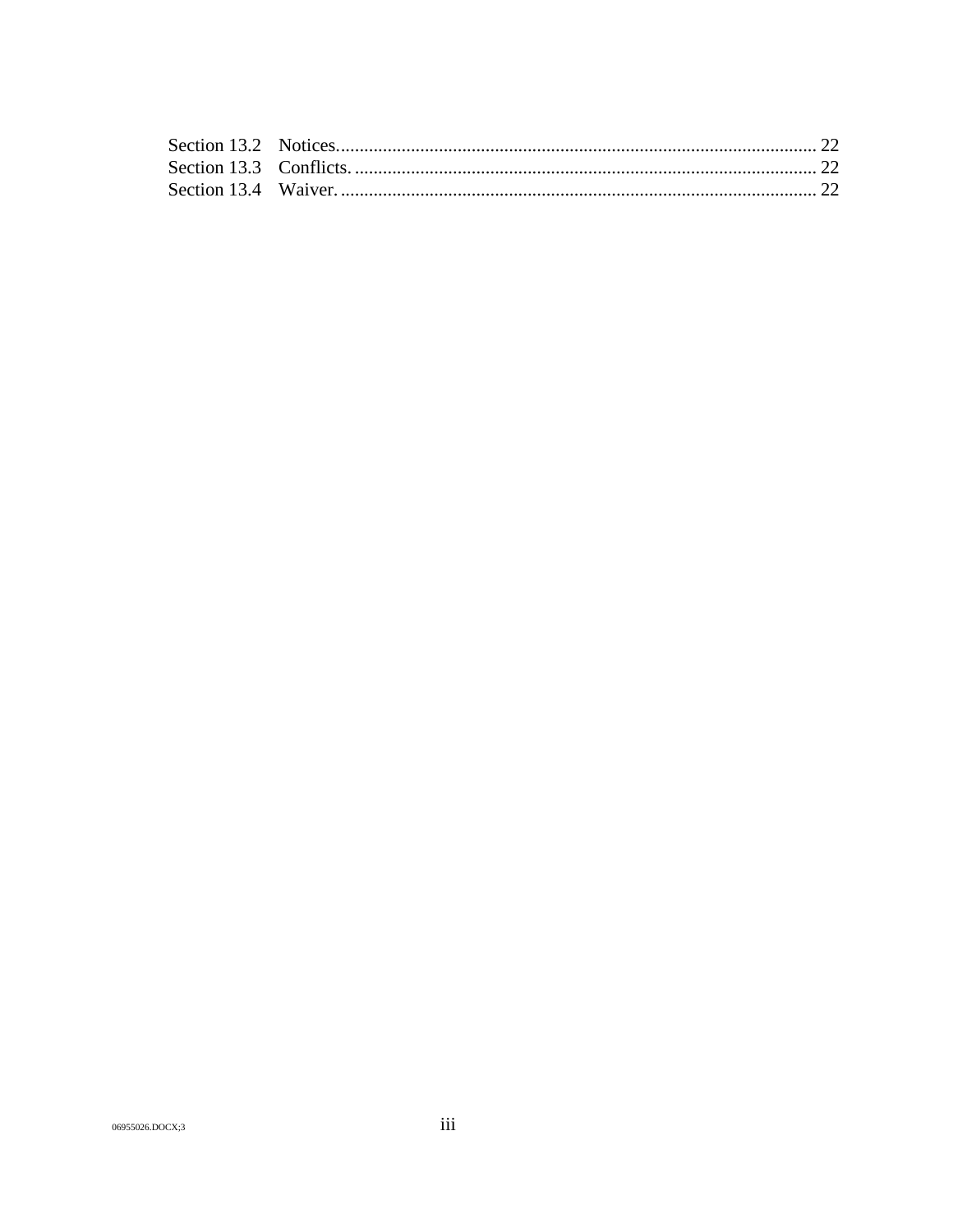#### **AMENDED AND RESTATED**

#### **BYLAWS**

#### **OF**

## **CREEKSIDE I HOMEOWNERS' ASSOCIATION** \_\_\_\_\_\_\_\_\_\_\_\_\_\_\_\_\_\_\_\_\_\_\_\_\_\_\_\_\_\_\_\_\_\_\_\_\_\_\_\_\_\_\_\_\_\_\_\_\_\_\_\_\_\_\_\_\_\_\_\_\_\_\_\_\_\_\_\_\_\_\_\_\_\_\_\_\_\_

#### **RECITALS**

Creekside I Homeowners' Association, a Colorado nonprofit corporation ("Association"), certifies that:

- (1) The Association and its Members desire to amend and restate the Bylaws currently in effect as set forth below.
- (2) The provisions set forth in these Amended and Restated Bylaws supersede and replace the existing Bylaws and all amendments.

<span id="page-4-0"></span>The Bylaws of the Association are hereby amended by striking in their entirety Articles I through VII, inclusive, and by substituting the following:

# **ARTICLE 1 INTRODUCTION AND PURPOSES**

<span id="page-4-1"></span>Section 1.1 Introduction.

These Amended and Restated Bylaws are adopted for the regulation, management and governance of the affairs of the Association. The Association was organized as a Colorado nonprofit corporation under Colorado law to act as the Association under the Declaration of Covenants, Conditions and Restrictions for Creekside, as may be amended (the "Declaration").

<span id="page-4-2"></span>Section 1.2 Purposes.

The purposes for which the Association is formed are:

(a) to protect the value and desirability of the Creekside community (the "Community") and the Lots;

(b) to further the interests of the residents of the Community and Members of the Association;

(c) to be the owners association provided for in the Declaration;

(d) to operate and govern the Community;

06955026.DOCX;3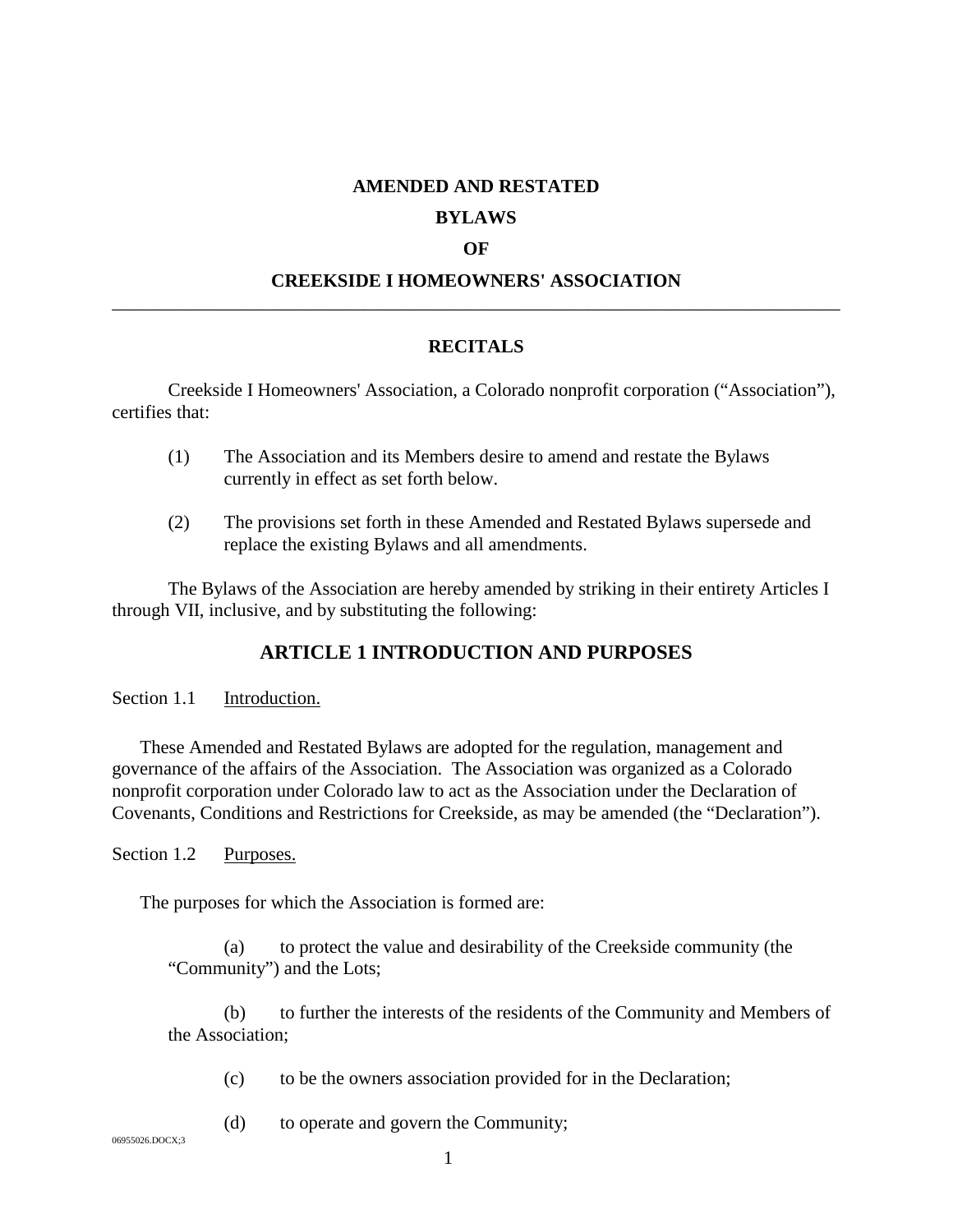(e) to provide for the administration, maintenance, preservation and architectural review of the Lots and Common Area within the Community; and

<span id="page-5-0"></span>(f) to promote the health, safety, welfare and recreation of the Owners within the Community.

## **ARTICLE 2 DEFINITIONS**

In supplement of the definitions provided for in the Declaration, the following terms shall have the meaning set forth below, unless the context requires otherwise:

<span id="page-5-1"></span>Section 2.1 Act

"Act" shall mean the Colorado Common Interest Ownership Act, *C.R.S. §*38-33.3-101 et. *seq.*, as it may be amended.

<span id="page-5-2"></span>Section 2.2 Assessment

"Assessment" shall include all Common Expense Assessments and any other assessments and expenses levied to Lots pursuant to or allowed under the Declaration or the Act, including interest, late fees, attorney fees, fines and costs.

<span id="page-5-3"></span>Section 2.3 Association

"Association" shall mean and refer to the Creekside I Homeowners' Association, and its successors and assigns.

<span id="page-5-4"></span>Section 2.4 Board or Board of Directors or Executive Board

"Board" or "Board of Directors" or "Executive Board" shall mean the body designated in the Governing Documents to act on behalf of the Association.

#### <span id="page-5-5"></span>Section 2.5 Common Area or Common Elements

"Common Area" or "Common Elements" shall mean all real property owned by the Association for the common use and enjoyment of the Owners, if any.

## <span id="page-5-6"></span>Section 2.6 Common Expenses

"Common Expenses" shall mean expenditures made or liabilities incurred by or on behalf of the Association, together with any allocations to reserves.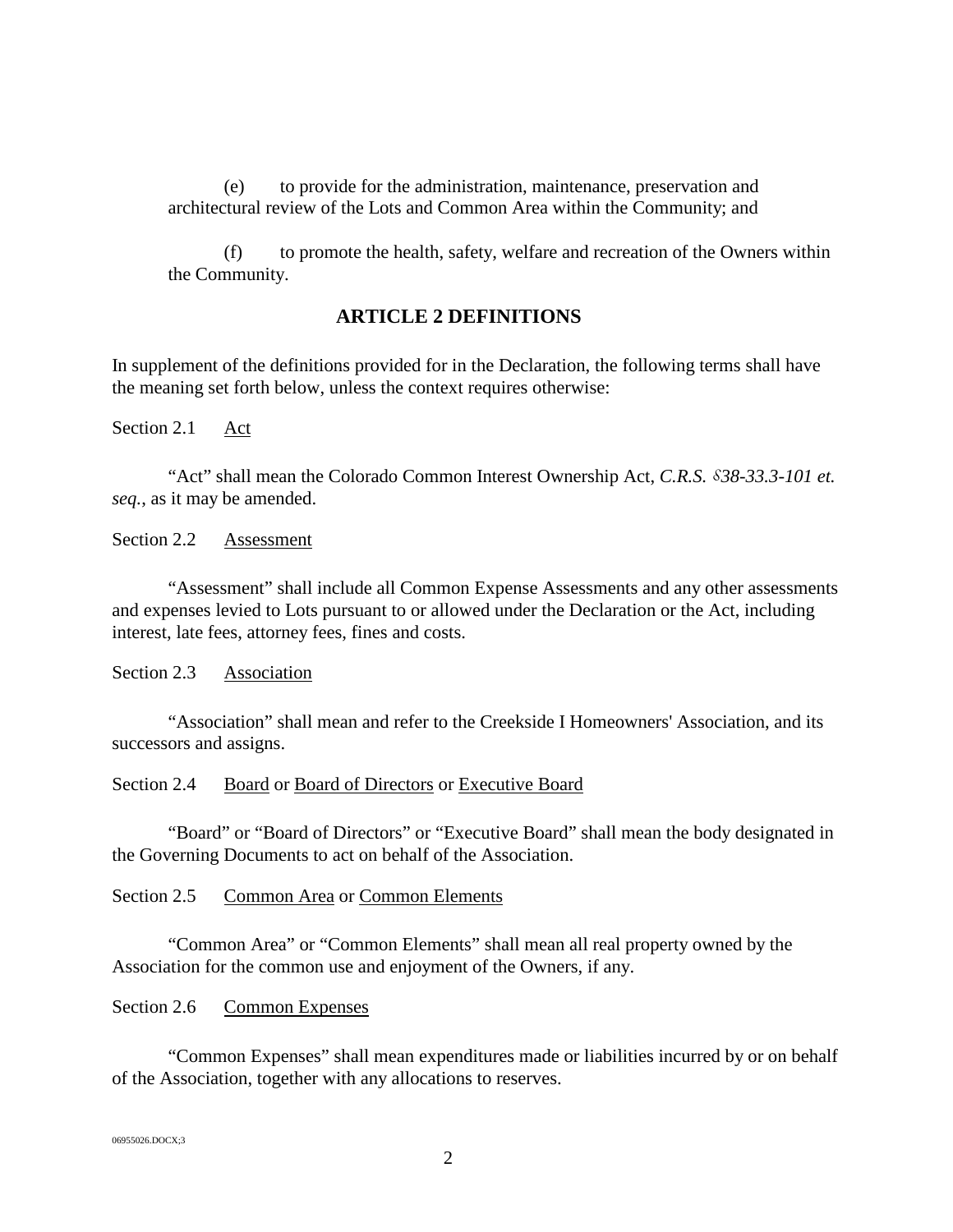#### <span id="page-6-0"></span>Section 2.7 Community or Creekside Community

"Community" or "Creekside Community" shall mean the Creekside Planned Community, as further defined by the recorded plats and the Declaration.

## <span id="page-6-1"></span>Section 2.8 Declaration

"Declaration" shall mean and refer to the Declaration of Covenants, Conditions and Restrictions for Creekside; the Declaration of Covenants, Conditions and Restrictions for Creekside Third Filing; the Declaration of Covenants, Conditions and Restrictions for Creekside Fourth Filing; the Declaration of Covenants, Conditions and Restrictions for Creekside Fifth Filing; and the Declaration of Covenants, Conditions and Restrictions for Creekside Sixth Filing, as amended, supplemented, and consolidated, applicable to the Property recorded in the office of the Clerk and Recorder of Boulder County, Colorado.

#### <span id="page-6-2"></span>Section 2.9 Governing Documents

"Governing Documents" shall mean the Declaration, the Map, the Articles of Incorporation, the Bylaws and Rules and Regulations of the Creekside I Homeowners' Association, as they may be amended.

## <span id="page-6-3"></span>Section 2.10 Lot

"Lot" shall mean and refer to any of the Lots shown upon any recorded subdivision Map or Plat of the Property, together with all appurtenances thereto and improvements now or hereafter located thereon, with the exception of the Common Area.

## <span id="page-6-4"></span>Section 2.11 Member

"Member" shall mean any Owner. The terms "Member" and "Owner" may be used interchangeably.

#### <span id="page-6-5"></span>Section 2.12 Owner

"Owner" shall mean the owner of record title, whether one or more persons or entities to any Lot which is a part of the Property, including contract sellers, but excluding those having an interest merely as security for the performance of an obligation.

## <span id="page-6-6"></span>Section 2.13 Property

"Property" shall mean the property described in or which is subject to the Declaration together with all easements, rights, and appurtenances thereto and the buildings and improvements erected or to be erected thereon.

06955026.DOCX;3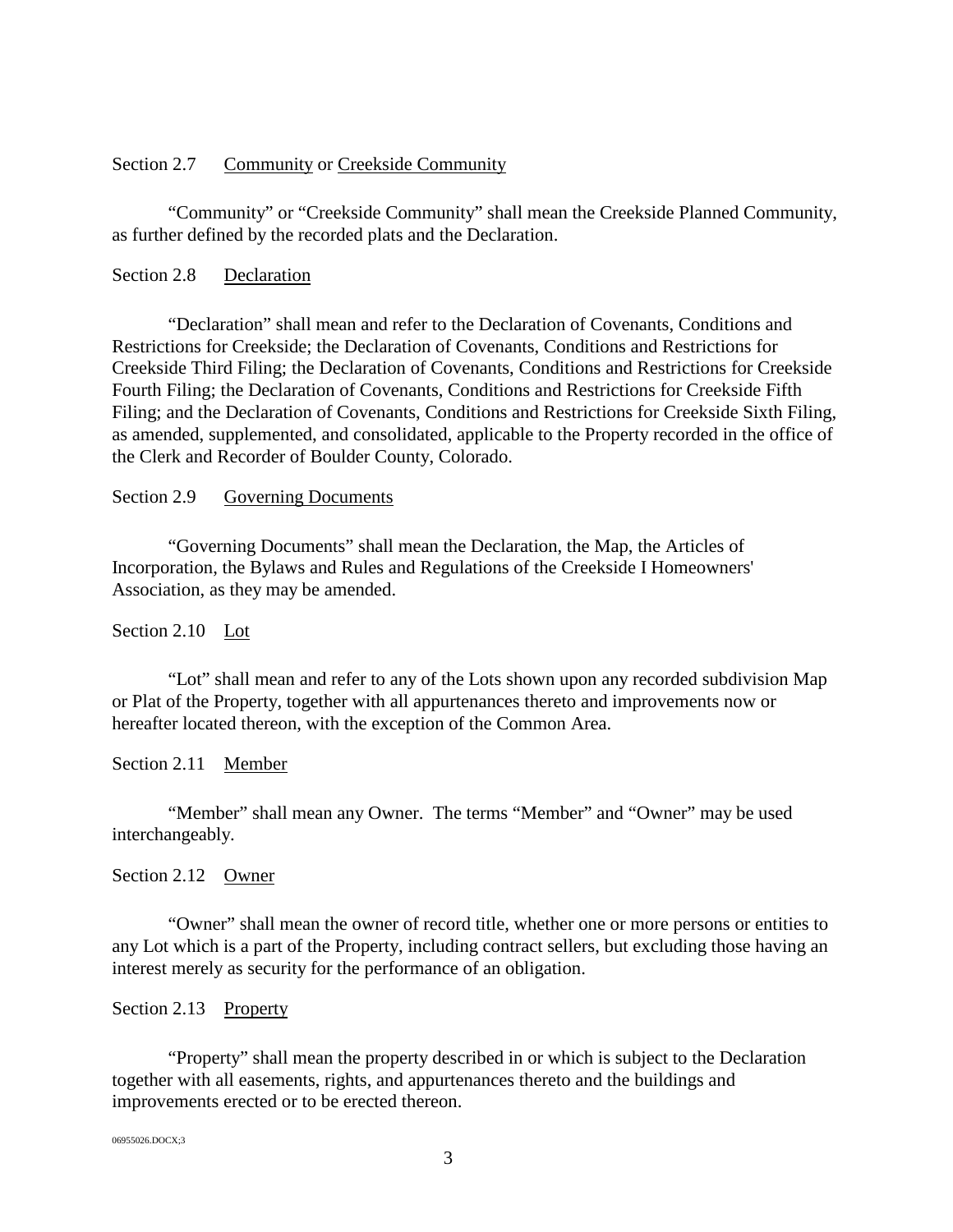# **ARTICLE 3 MEMBERSHIP AND VOTING**

## <span id="page-7-1"></span><span id="page-7-0"></span>Section 3.1 Membership and Voting.

Every person who is an Owner shall be a Member of the Association. Membership shall be appurtenant to and may not be separated from ownership of any Lot. Ownership of a Lot shall be the sole qualification for membership. Votes shall be allocated pursuant to the Declaration. Fractional and cumulative voting are prohibited.

#### <span id="page-7-2"></span>Section 3.2 Suspension of Voting Rights and Use Rights.

During any period in which an Owner shall be in default in the payment of any Assessment, including interest, fines, late fees, attorney fees and costs, levied by the Association, the voting rights and right to use of the recreational facilities of the Owner shall be deemed suspended by the Board of Directors, without notice or hearing, until the Assessment has been paid. Voting rights and use rights of an Owner may also be suspended for other violations for a period not to exceed 60 days or during any period of violation, whichever is greater.

## <span id="page-7-3"></span>Section 3.3 Member Voting.

(a) At all meetings of Members, each Member eligible to vote may vote in person or by proxy.

(b) If only one of several Owners of a Lot is present at a meeting of the Association, the Owner present is entitled to cast the vote allocated to such Lot.

(c) If more than one of the Owners is present, the vote allocated to the Lot may be cast only in accordance with the agreement of a majority of those Owners. Majority agreement exists if any one of the Owners casts the vote allocated to the Lot without protest being made promptly to the person presiding over the meeting by another Owner of the Lot. In the event of disagreement between or among co-Owners and an attempt by two or more of them to cast such vote or votes, such vote or votes shall not be counted.

(d) The vote of a corporation, partnership, limited liability company, or other legal entity may be cast by any officer, director, trustee, partner, manager, or member of such corporation, partnership, limited liability company, or other legal entity in the absence of express notice of the designation of a specific person by the Board of Directors.

(e) The chair of the meeting may require reasonable evidence that a person voting on behalf of a corporation, partnership or business trust Owner is qualified to vote.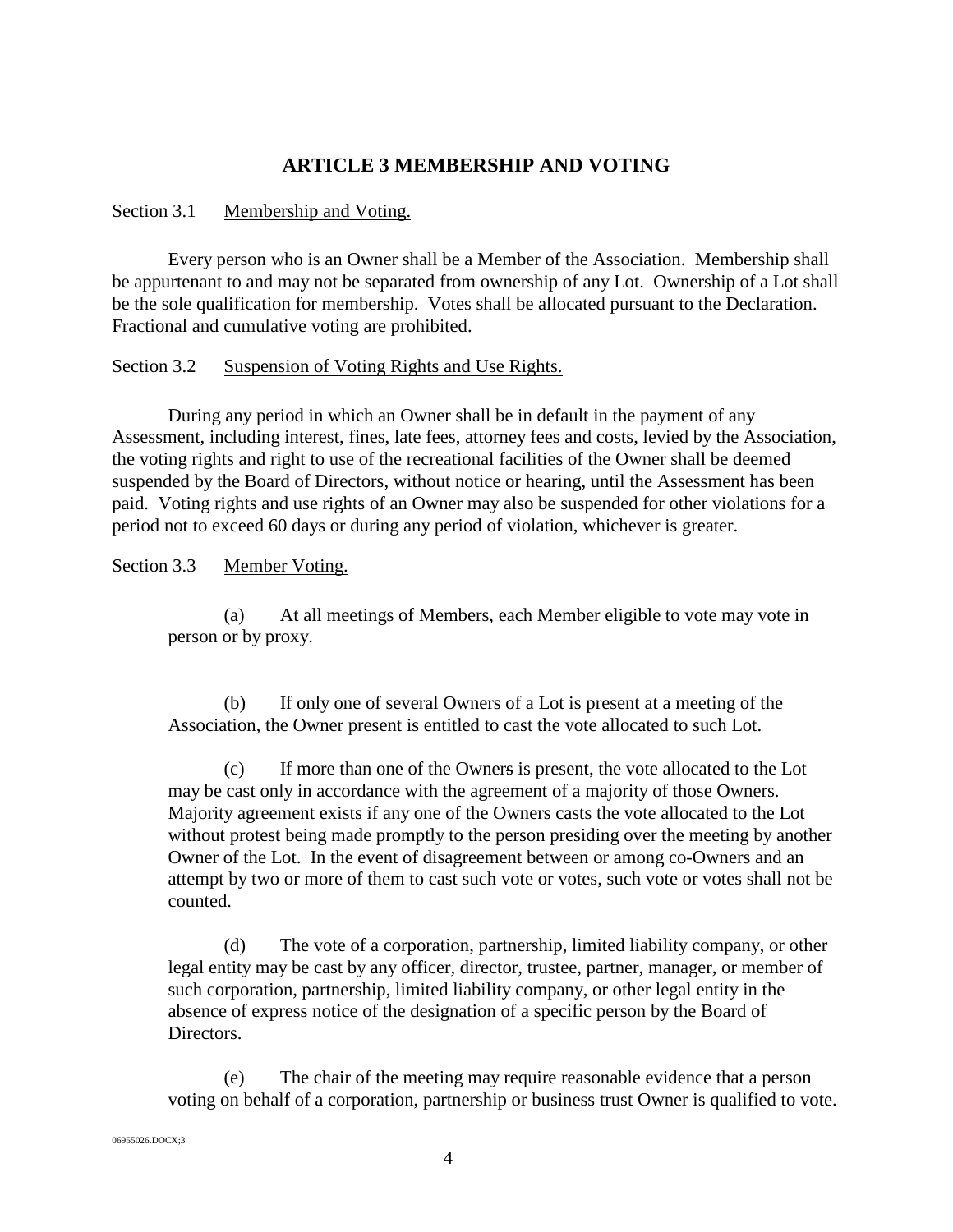(f) Votes allocated to Lots owned by the Association may be cast by the Board.

## <span id="page-8-0"></span>Section 3.4 Transfer of Membership.

<span id="page-8-1"></span>Transfers of membership shall be made on the books of the Association only upon presentation of evidence, satisfactory to the Association, of the transfer of ownership of the Lot to which the membership is appurtenant.

# **ARTICLE 4 MEETINGS OF MEMBERS**

## <span id="page-8-2"></span>Section 4.1 Annual Meetings.

An annual meeting of the Members shall be held during each of the Association's fiscal years, at such time of the year and date as determined by the Board. The directors shall be elected by the Members at the annual meeting, in accordance with the provisions of these Bylaws. The Members may transact other business as may properly come before them at the annual meeting. Failure to hold an annual meeting shall not be considered a forfeiture or dissolution of the Association.

## <span id="page-8-3"></span>Section 4.2 Budget Meetings.

Meetings to consider proposed budgets shall be called in accordance with the Act. The Act's budget process to be followed is as follows:

(a) Effective the first full fiscal year after these Bylaws are adopted and become effective, and for each year thereafter, the Board of Directors of the Association is to prepare and approve a proposed budget at least annually.

(b) Within 90 days after the Board of Director's adoption of the proposed budget, or such longer time as allowed by the Act, the Board of Directors must mail or otherwise deliver, including posting the proposed budget on the association's website, a summary of the proposed budget to all Members, and set a date for a meeting to consider the proposed budget. The meeting must occur within a reasonable time after mailing or other delivery of the summary, or as allowed in the Bylaws.

(c) Notice for the meeting at which the budget will be considered must be mailed not less than 10 days nor more than 50 days before the meeting, or such longer time as allowed by the Act.

(d) At the meeting, unless Members holding at least a majority of the votes entitled to be cast in the Association vote to reject the proposed budget, the proposed budget becomes the approved budget of the Association.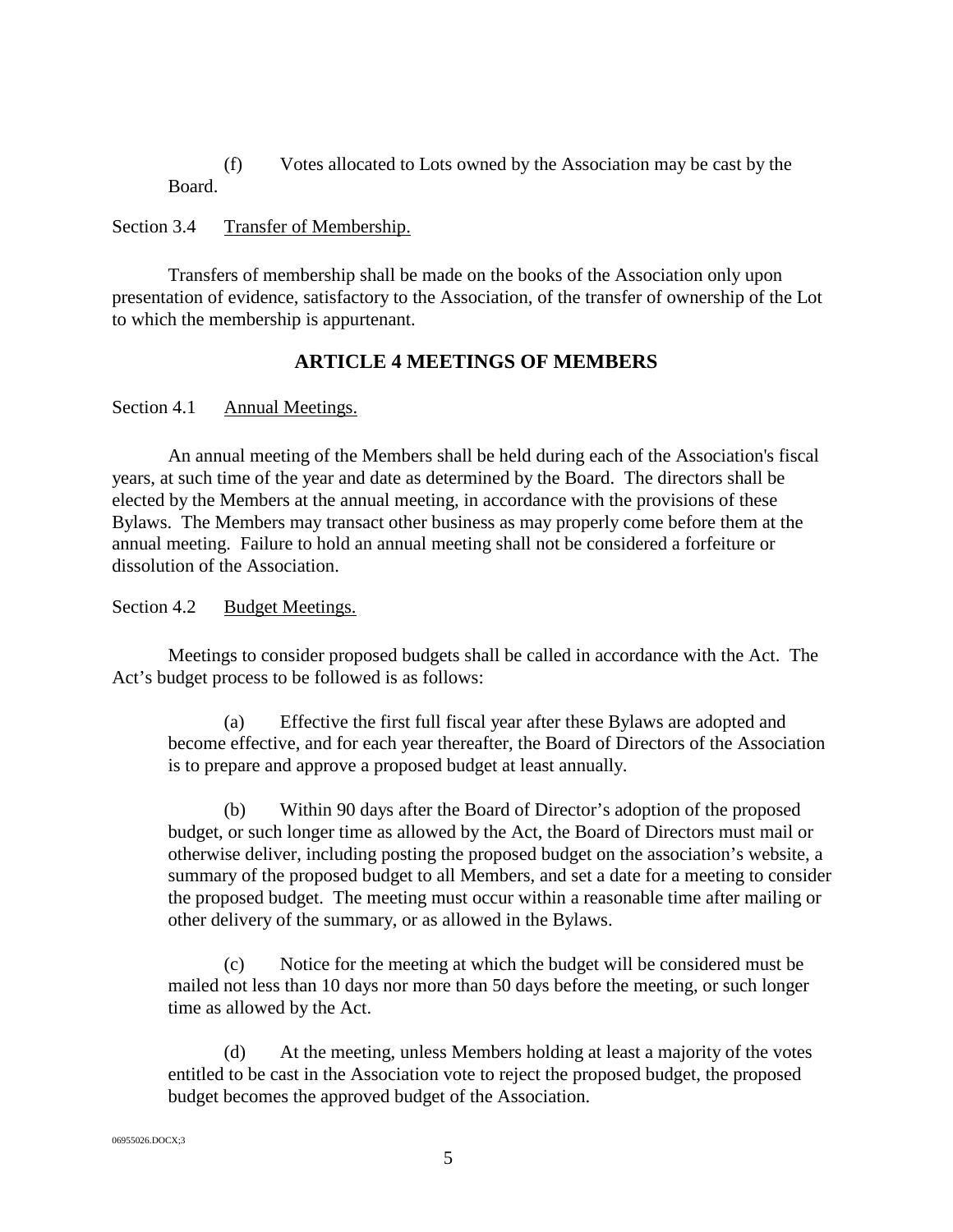(e) A quorum is not required at the meeting if the meeting is just a budget meeting. If the meeting is also an annual or special meeting at which other business is to be conducted, a quorum is required for other business to be conducted at the annual or special meeting, but not for consideration of the budget.

(f) In the event the proposed budget is rejected by a majority vote, the budget last ratified is continued until such time as a subsequent budget proposed by the Board of Directors is ratified.

## <span id="page-9-0"></span>Section 4.3 Special Meetings.

Special meetings of the Association may be called by the president, by a majority of the members of the Board of Directors or by the secretary upon receipt of a petition signed by Owners holding at least 20% of the votes in the Association. The form of notice, date, time and place of the meeting shall be determined by the Board. If a notice for a special meeting demanded pursuant to petition is not given by the secretary within 30 days after the date the written demand or demands are delivered to the secretary, the person(s) signing the demand or demands may set the time and place of the meeting and give notice, pursuant to the terms of these Bylaws. Any meeting called under this Section shall be conducted by the president of the Board, or in his/her absence, a person chosen by a majority of the Board. In the event no Board members are in attendance, a chairperson for the meeting shall be elected by a majority of the Members present at the meeting, and that chairperson shall conduct the meeting.

## <span id="page-9-1"></span>Section 4.4 Notice of Meetings.

Notice of each meeting of the Members shall be physically posted in a conspicuous place if feasible and practicable at least 24 hours prior to any meeting of the Members. Written notice of each meeting of Members shall be given by, or at the direction of, the secretary or person authorized to call the meeting, by mailing a copy of the notice, postage prepaid, or by personal delivery, at least 10 days before, but not more than 50 days before the meeting to each Member, addressed to the Member's address last appearing on the books of the Association, or supplied by a Member to the Association for the purpose of notice.

In addition to mailing, but not in lieu of, notice may also be sent by any other means permitted by the Colorado Revised Nonprofit Corporation Act, including, but not limited to, facsimile and e-mail delivery. If the Association has the ability to give electronic notice, the Association shall e-mail notice of the Members' meeting to any Member who requests, and who provides his or her e-mail address to the Association in addition to the above specified delivery of notice. Any such e-mail notice shall be given at least 24 hours prior to the meeting. The notice shall specify the place, day and hour of the meeting and, in the case of a special meeting, the purpose of the meeting. No matters shall be heard nor action adopted at a special meeting except as stated in the notice.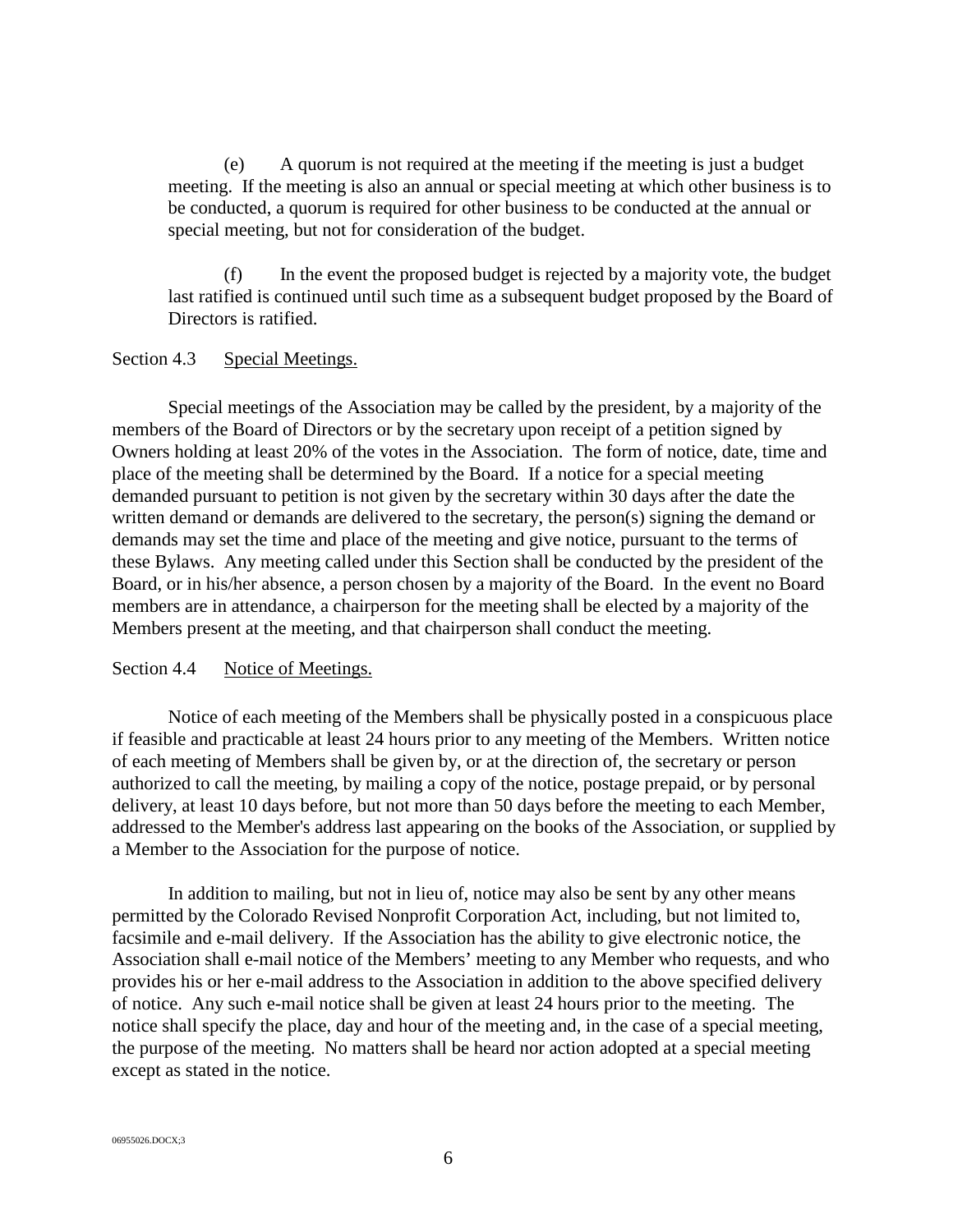<span id="page-10-0"></span>Section 4.5 Place of Meetings.

Meetings of the Members shall be held in the Creekside Community, or in any other location in the Boulder County area, and may be adjourned to a suitable place convenient to the Members, as may be designated by the chair of the meeting.

<span id="page-10-1"></span>Section 4.6 Ouorum of Members.

The presence of Members holding at least 20% of the votes entitled to be cast in the Association at any meeting, in person or by proxy, shall constitute a quorum for any action except as otherwise provided in the Governing Documents.

<span id="page-10-2"></span>Section 4.7 Proxies for Members Meetings.

(a) The vote allocated to a Lot may be cast under a proxy duly executed by an Owner.

(b) All proxies shall be in writing and filed with the secretary or designee of the Association.

(c) If a Lot is owned by more than one person, each Owner of the Lot may vote or register protest to the casting of the vote by the other Owners of the Lot through a duly executed proxy. In the event of disagreement between or among co-Owners and an attempt by two or more of them to cast such vote or votes, such vote or votes shall not be counted.

(d) An Owner may revoke a proxy given under this section by written notice of revocation to the person presiding over a meeting of the Association or by attending the meeting and voting in person, after giving actual notice to the person presiding over the meeting of the Owner's intent to do so.

(e) A proxy is void if it is not dated.

(f) A proxy terminates 11 months after its date, unless it specifies a different term or a specific purpose, or upon sale of the Lot for which the proxy was issued.

(g) Proxies obtained through fraud or misrepresentation are invalid as determined in the sole discretion of the Secretary of the Association.

## <span id="page-10-3"></span>Section 4.8 Order of Business.

06955026.DOCX;3 The Board may establish the order of business for all meetings of the Board or Members. Failure to strictly follow Robert's Rules of Order shall not invalidate any action taken at a meeting of the Board or Members.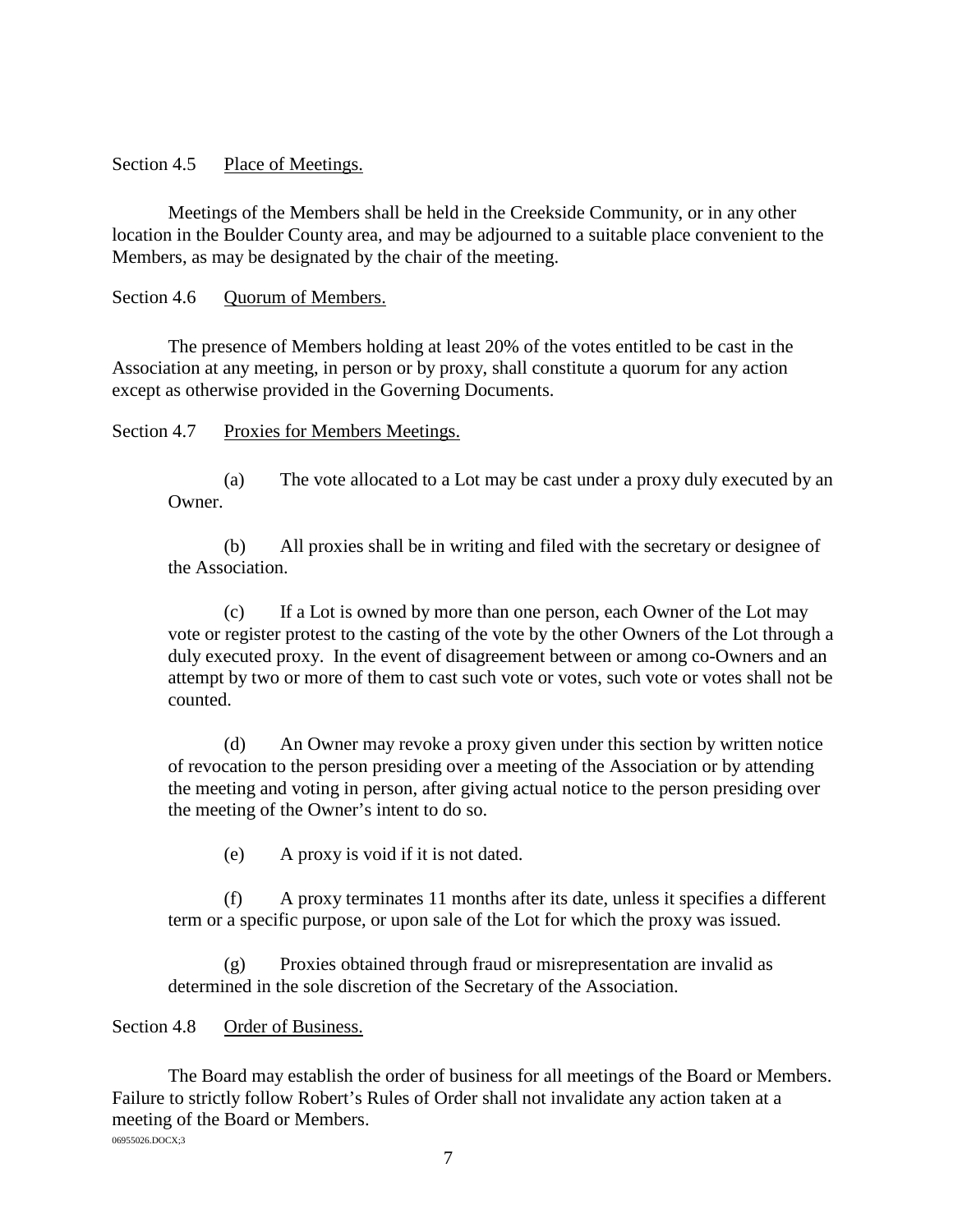#### <span id="page-11-0"></span>Section 4.9 Waiver of Objection of Notice.

A Member's attendance at a meeting waives objection to lack of notice or defective notice of the meeting, unless the Member, at the beginning of the meeting, objects to holding the meeting or transacting business at the meeting because of lack of notice or defective notice. Further, a Member's attendance at a meeting waives objection to consideration of a particular matter at the meeting that is not within the purpose or purposes described in the meeting notice, unless the Member objects to considering the matter when it is presented.

#### <span id="page-11-1"></span>Section 4.10 Voting Procedures/Secret Balloting.

(a) Secret ballots, if required by law, must be used in contested Board member elections and in any other matter as required or allowed by law.

(b) All other voting may be by voice, by show of hands, by consent, by mail, by electronic means, by proxy, by written ballot, or as otherwise determined by the Board of Directors prior to the meeting or by a majority of the Members present at a meeting.

#### <span id="page-11-2"></span>Section 4.11 Voting by Mail or Electronic Means.

(a) In any instance where a vote of the Members is required or permitted to be taken at a meeting of the Members, such vote may be taken by mail or electronic means in lieu of a meeting, pursuant to this Section. In case of a vote by mail or electronic means in lieu of a meeting, the secretary shall mail or deliver written notice to all Members at each Member's address as it appears in the records of the Association given for notice purposes. The notice shall include: (i) a statement of the proposed action, (ii) a statement that Members are entitled to vote by mail or electronic means for or against such proposal, (iii) a date at least 10 days after the date such notice shall have been given on or before which all votes must be received at the office of the Association at the address designated in the notice, and (iv) the number of votes which must be received to meet the quorum requirement and the percentage of votes received needed to carry the vote.

(b) The Association may conduct elections of directors by mail or electronic means, in its sole discretion, and pursuant to procedures adopted by it; *provided however,* that any procedures adopted shall provide for notice to Members of the opportunity to run for a vacant position and/or nominate any Member of the Association for a vacant position, subject to the nominated Member's consent.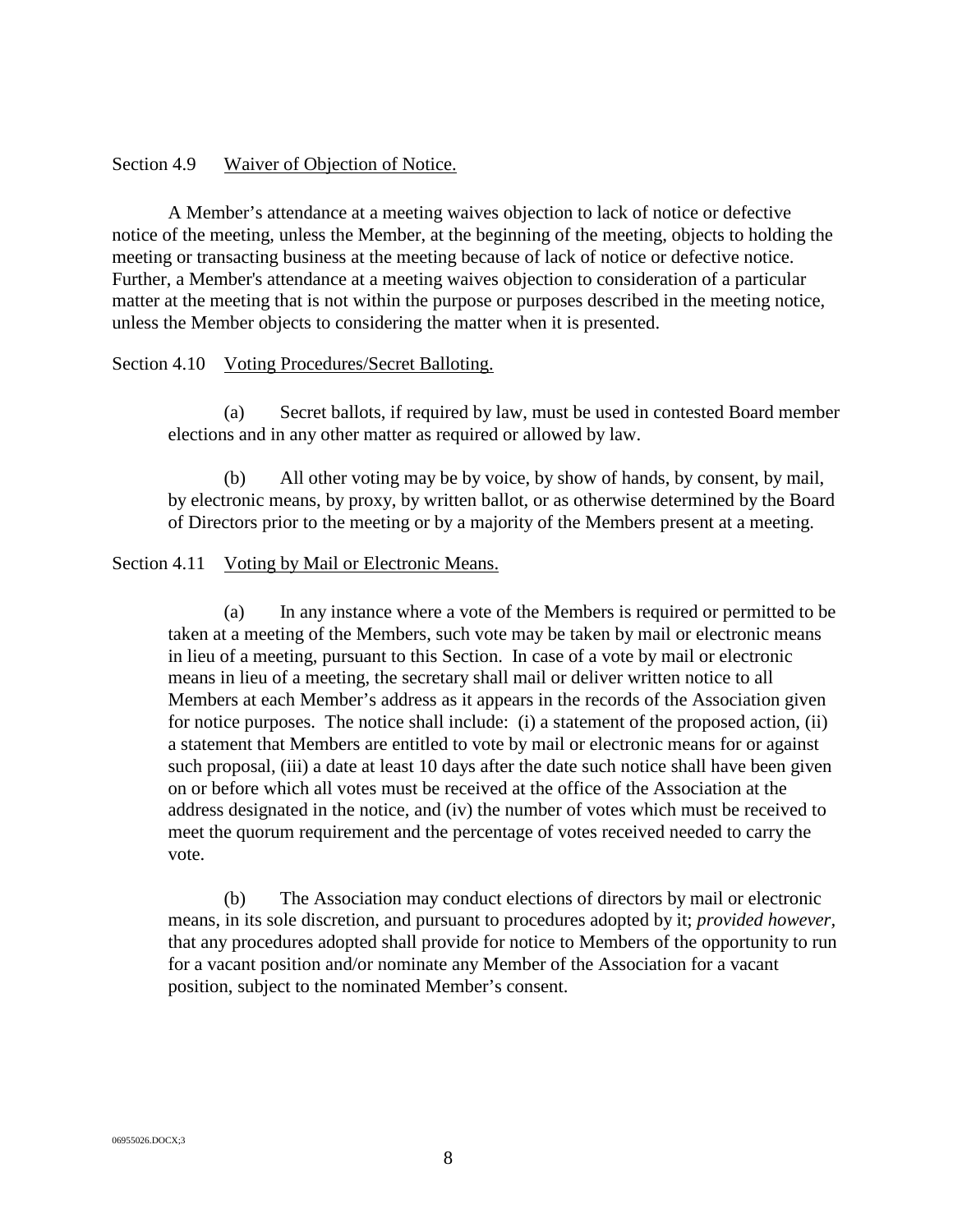#### <span id="page-12-0"></span>Section 4.12 Telephone or Electronic Communication in Lieu of Attendance.

Members may attend meetings by using an electronic or telephonic communication method whereby the Member may be heard by the other Members and may hear the deliberations of the other Members on any matter properly brought at the meeting. The Member's vote shall be counted and the presence noted as if that Member were present in person.

#### <span id="page-12-1"></span>Section 4.13 Voting in Elections of Directors/Other Voting.

In an election of directors, Members receiving the largest number of votes shall be elected. On all other items, the vote of Members holding a majority of the votes cast shall be binding upon all Members for all purposes except where a higher percentage vote is required in the Governing Documents, as amended, or by law.

## <span id="page-12-2"></span>Section 4.14 Acceptance or Rejection of Individual Votes.

The Association has the right to reject a vote, consent, written ballot, waiver, proxy appointment or proxy appointment revocation when it has a reasonable, good faith basis to doubt the validity of the signature or the signatory's authority to sign for the Owner. The Association and its officer or agent who accepts or rejects any of the above in good faith is not liable for any damages that may result from the acceptance or rejection. Unless a court decides otherwise, any action taken on the acceptance or rejection of any of the above will be deemed valid.

## <span id="page-12-3"></span>Section 4.15 Counting of Ballots.

All ballots shall be counted by a neutral third party, or a committee of volunteers who are Owners and are not Board members and not candidates in a contested election, selected or appointed at an open meeting in a fair manner by the chair of the Board or person presiding at such meeting or as otherwise required by law and as may be further defined by policy or procedures of the Association.

# **ARTICLE 5 BOARD**

## <span id="page-12-5"></span><span id="page-12-4"></span>Section 5.1 Number.

The affairs of the Association shall be governed by a Board of Directors which shall consist of three members, elected or appointed as provided below. In the case where through removal or resignation, the total number of Board members is less than three, the Board will be considered properly constituted until such vacancies are filled. The number of directors may be changed (within the permissible range set forth in the Articles of Incorporation) by a duly adopted written resolution of the Board of Directors; provided, however, staggered terms of directors shall be preserved. Notwithstanding anything herein to the contrary, the Board may only eliminate a director's position at the end of the director's term unless the position is vacant.

06955026.DOCX;3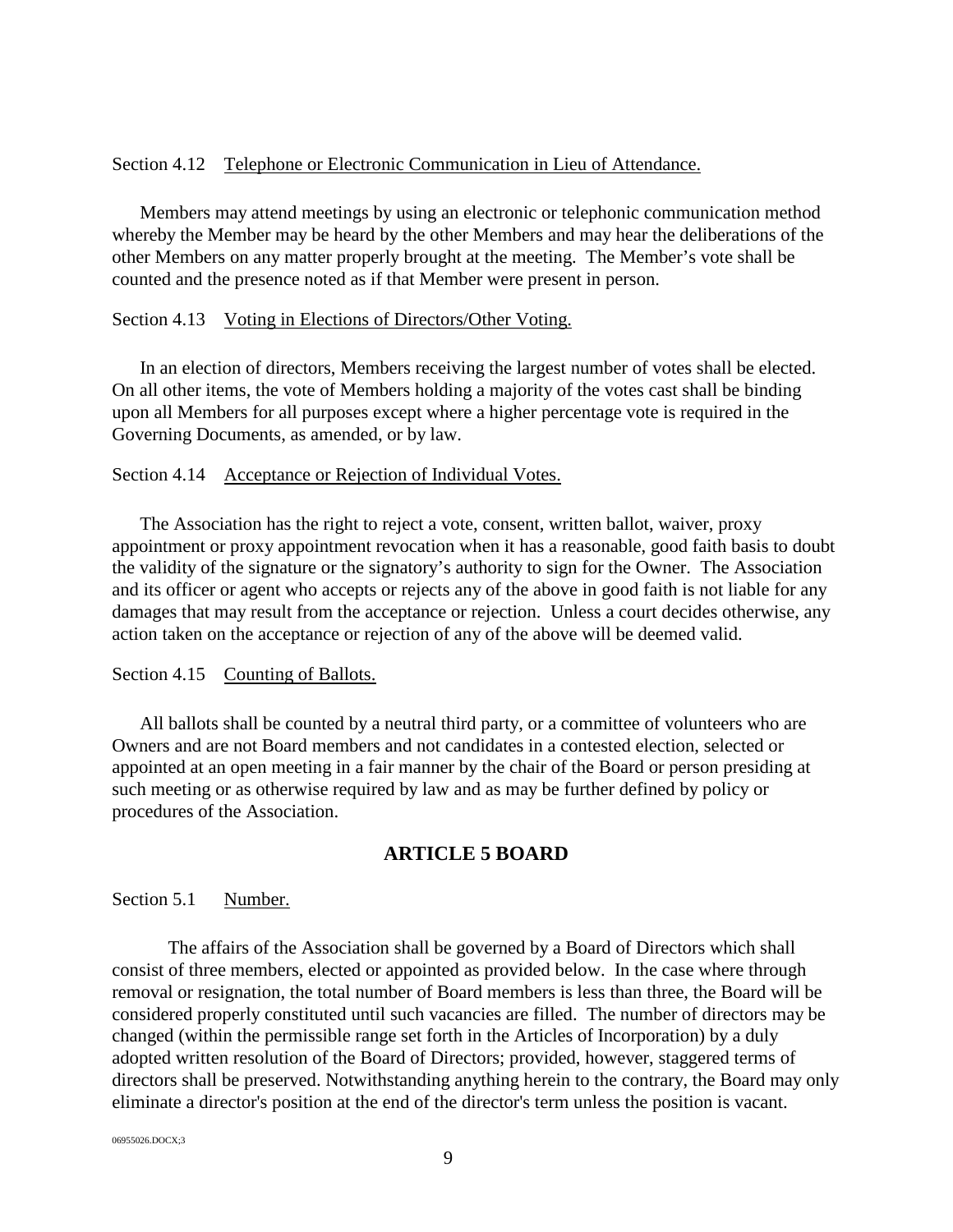## <span id="page-13-0"></span>Section 5.2 Qualification.

(a) Only one Owner per Lot, eligible to vote, current in the payment of Assessments, and otherwise in good standing, may be elected to, or appointed to fill a vacancy on the Board.

(b) If any Lot is owned by a partnership, trust, corporation, limited liability company, or other legal entity, any officer, partner, director, manager, member, trustee, or employee of that entity shall be eligible to serve as a director.

(c) Any Owner who is more than 30 days delinquent in payment of any Assessment shall not be qualified to serve on the Board.

Any director who has unexcused absences from three consecutive Board meetings shall not be qualified to serve on the Board. An absence will be excused if the absent Board member notifies the Board president of the planned absence and the reason for the absence at least three days before the meeting, and a majority of the remaining Board members approve the absence as being for a valid purpose.

(e) Any Owner who is in violation of any provision of the Governing Documents of the Association for more than 30 days shall not be qualified to serve on the Board.

(f) Any Owner who initiates or maintains an adversarial proceeding of any type against the Association shall not be qualified to serve on the Board for the duration of the proceeding.

(g) Once elected or appointed, each director is encouraged to attend at least one educational program per year related to the management, operation or law of community associations. The director shall be entitled to reimbursement of any actual or necessary expenses incurred in attending such educational program(s), as long as approved, in advance, by the Board of Directors. Any such expenses shall be treated as a Common Expense.

(h) If a director is not qualified to serve on the Board, the director's position shall be deemed vacant.

## <span id="page-13-1"></span>Section 5.3 Term of Office for Directors.

The term of office of directors shall be three years. The terms of the directors shall be staggered.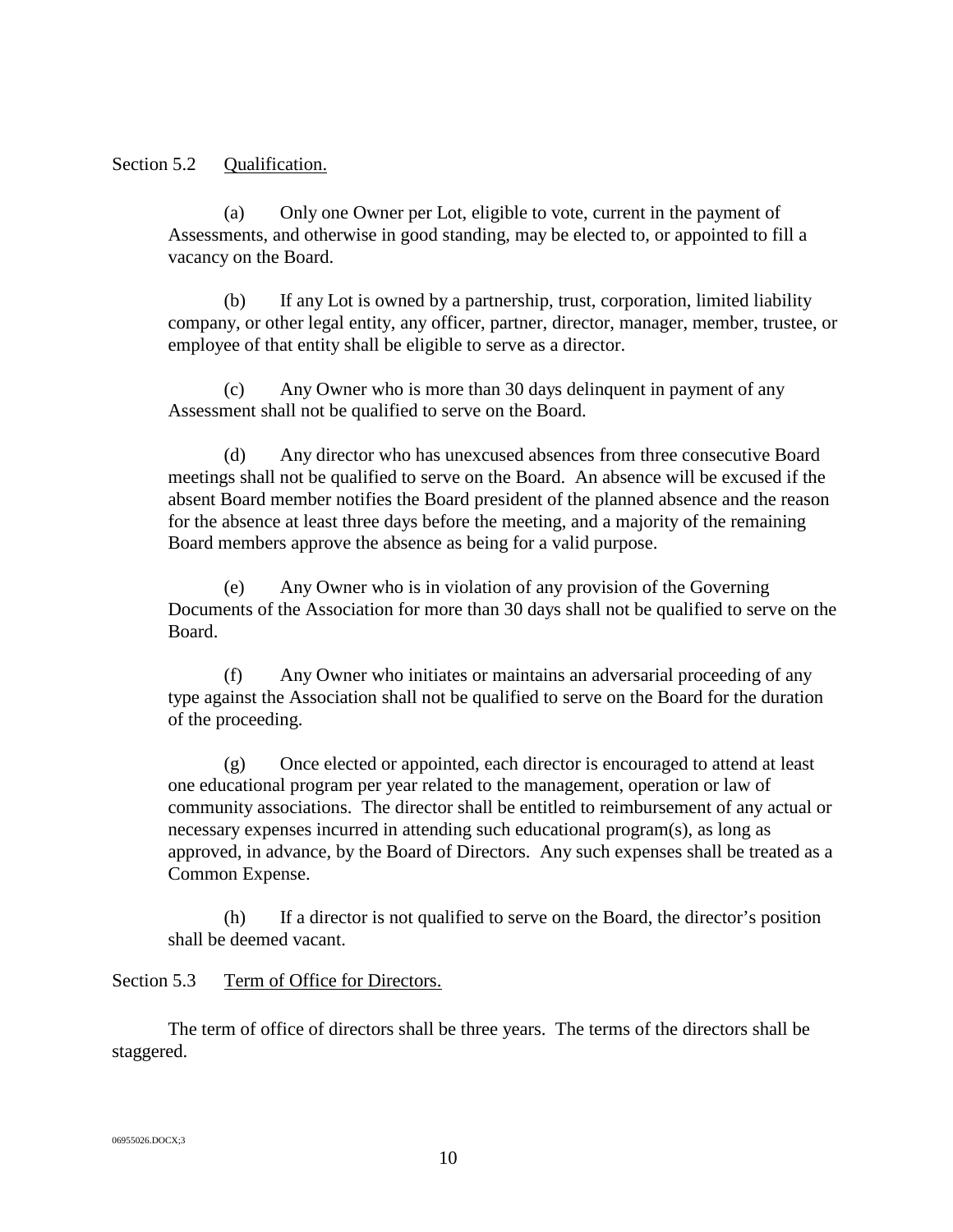## <span id="page-14-0"></span>Section 5.4 Resignation of Directors.

Any director may resign at any time by giving written notice to the president, to the secretary or to the Board of Directors stating the effective date of the resignation. Acceptance of a resignation shall not be necessary to make the resignation effective.

## <span id="page-14-1"></span>Section 5.5 Removal of Directors.

(a) One or more directors or the entire Board of Directors may be removed at a Special Meeting of Members called pursuant to these Bylaws, with or without cause, by a vote of at least 67% of the Members present and entitled to vote at a meeting at which a quorum is present. Notice of a Special Meeting of the Members to remove directors shall set forth that the meeting is being conducted for that purpose and shall be provided to every Member of the Association, including the directors sought to be removed, as provided in these Bylaws. Directors sought to be removed shall have the right to be present at this meeting and shall be given the opportunity to speak to the Members prior to a vote to remove being taken.

(b) In the event of removal of one or more directors, a successor shall be elected by the Members at the meeting to serve for the unexpired term of his or her predecessor.

<span id="page-14-2"></span>Section 5.6 Vacancies.

Vacancies on the Board caused by any reason (other than removal) may be filled by appointment by a majority vote of the remaining Board at any time after the occurrence of the vacancy, even though the directors present at that meeting may constitute less than a quorum. Each person so appointed shall be a director who shall serve for the remainder of the unexpired term.

<span id="page-14-3"></span>Section 5.7 Compensation.

No director or officer shall receive compensation for any service the director or officer may render as a director or officer to the Association. However, any director or officer may be reimbursed for actual expenses incurred in the performance of Association duties, if allowed by state law.

# **ARTICLE 6 MEETINGS OF DIRECTORS**

<span id="page-14-5"></span><span id="page-14-4"></span>Section 6.1 Regular Meetings.

06955026.DOCX;3 Regular meetings of the Board of Directors shall be held at such times, place and hour as may be fixed by the Board. The Board may set a schedule of regular meetings by resolution, and no further notice is necessary to constitute such scheduled regular meetings.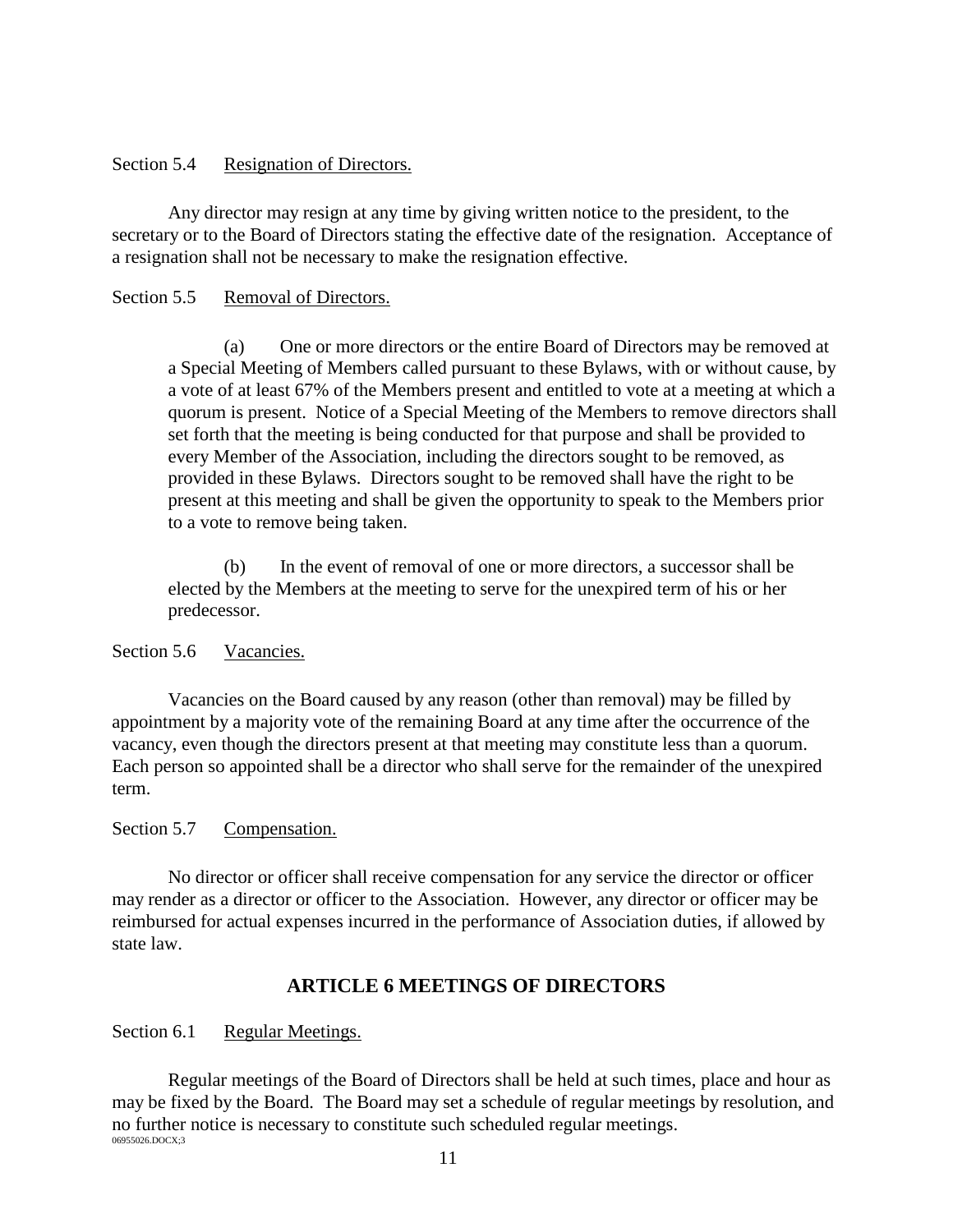#### <span id="page-15-0"></span>Section 6.2 Special Meetings.

Special meetings of the Board of Directors shall be held when called by the president of the Association, or by any two directors, after not less than two days' notice to each director.

## <span id="page-15-1"></span>Section 6.3 Notice of Board Meetings.

Except as provided in Section 6.1 above or below, written notice of each meeting of the Board shall be given by, or at the direction of, the secretary, by mailing a copy of the notice, postage prepaid, at least two days before the meeting, or by any other means permitted by the Colorado Revised Nonprofit Corporation Act, including, but not limited to, personal delivery, facsimile, and e-mail delivery, to each Board member entitled to vote, addressed to the Board member's address last appearing on the books of the Association, or supplied by a Board member to the Association for the purpose of notice. If a notice for a special meeting demanded pursuant to Section 6.2 is not given by the Board within 30 days after the date the written demand or demands are delivered to the Board, the directors signing the demand or demands may set the time and place of the meeting and give notice, pursuant to the above terms of Section 6.3 of these Bylaws. The notice shall specify the place, day and hour of the meeting, and, in the case of a special meeting, the purpose of the meeting.

#### <span id="page-15-2"></span>Section 6.4 Location of Meetings and Open Meetings.

(a) All meetings of the Board of Directors shall be open to attendance by Members, as provided by applicable Colorado law.

(b) All meetings of the Board of Directors shall be held in the Community or in the Boulder County or Denver metropolitan area, unless all directors consent in writing to another location.

(c) All meetings of the Board of Directors may be conducted in person, via conference call, via electronic means, or via any other method permitted by applicable Colorado law.

(d) Rules and Regulations and amendments of the Articles of Incorporation and Bylaws may not be adopted in closed or executive sessions of the Board.

(e) For any executive session or closed Board meeting, minutes kept for that part of the meeting should only indicate that an executive session was held and the general subject of the executive session.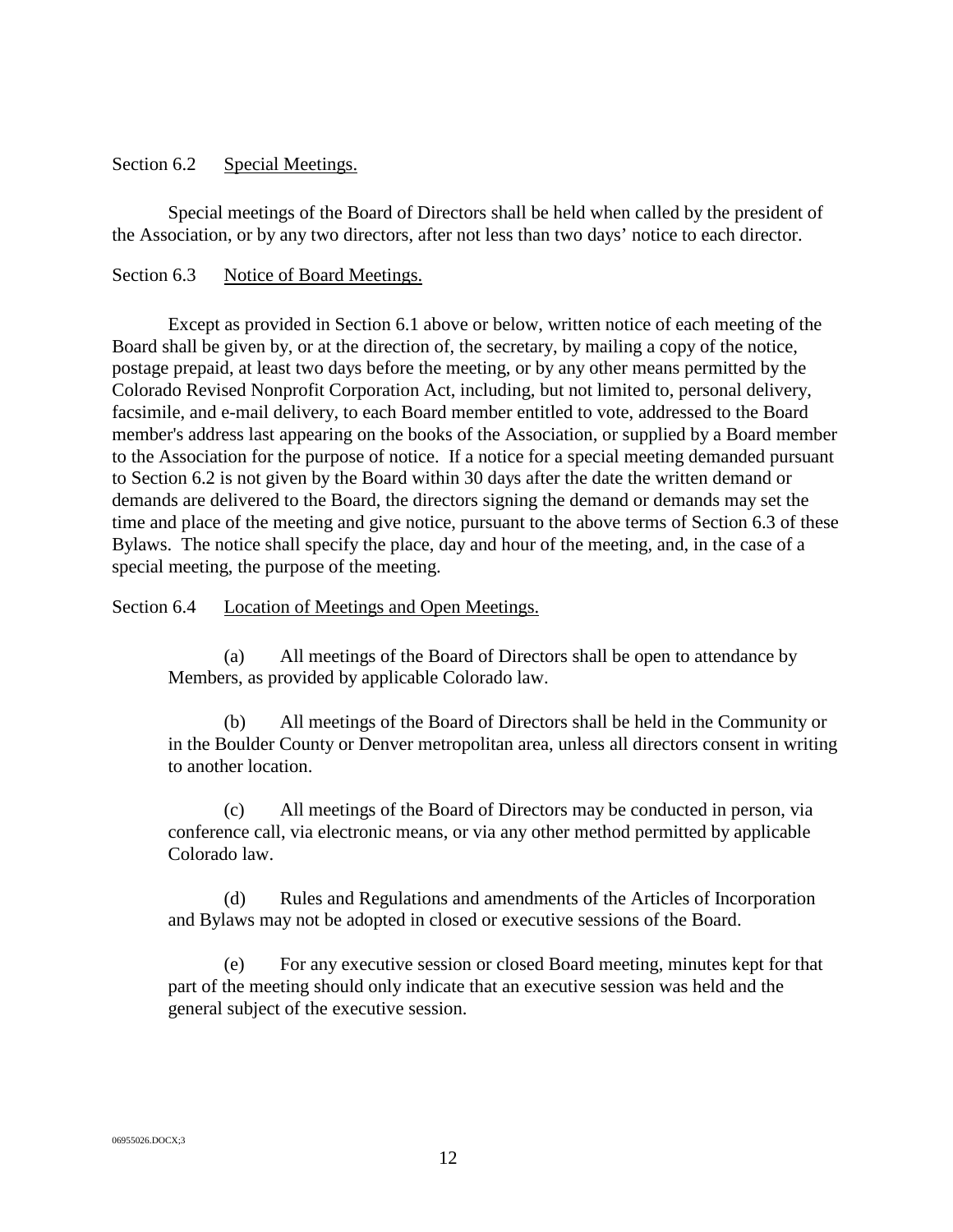#### <span id="page-16-0"></span>Section 6.5 Waiver of Notice.

Any director may waive notice of any meeting in writing. Attendance by a director at any meeting of the Board shall constitute a waiver of notice. If all the directors are present at any meeting, no notice shall be required, and any business may be transacted at the meeting.

#### <span id="page-16-1"></span>Section 6.6 Ouorum.

At all meetings of the Board a majority of the directors currently in office shall constitute a quorum for the transaction of business, unless there are fewer than three directors, in which case all directors must be present to constitute a quorum. The votes of a majority of the directors present at a meeting at which a quorum is present shall constitute a decision of the Board unless there are fewer than three directors, in which case, unanimity of the directors is required to constitute a decision of the Board. If at any meeting there shall be less than a quorum present, a majority of those present may adjourn the meeting.

## <span id="page-16-2"></span>Section 6.7 Proxies for Board Meetings.

For the purposes of determining a quorum with respect to a particular issue and for the purposes of casting a vote for or against that issue, a director may execute, in writing, a proxy to be held by another director. The proxy shall specify a yes, no, or abstain vote on each particular issue for which the proxy was executed. Proxies which do not specify a yes, no, or abstain vote shall not be counted for the purpose of having a quorum present nor as a vote on the particular issue before the Board.

## <span id="page-16-3"></span>Section 6.8 Consent to Corporate Action.

The directors shall have the right to take any action, except the adopting of a rule or regulation, in the absence of a meeting, which they could otherwise have taken at a meeting, by:

(a) Obtaining the unanimous verbal vote of all directors which vote shall be noted in the minutes of the next meeting of the Board and ratified at that time; or

(b) Providing written notice to each director of a proposed action to be taken. Such notice shall include the date and time by which the directors must respond to the proposed action and shall state that failure to respond by the time stated in the notice will have the same effect as abstaining in writing to a proposed action and failing to demand in writing that action not be taken without a meeting. Upon receiving written notice of a proposed action, each director, by the date and time provided for in such notice, may: (i) vote in writing for such action; (ii) vote in writing against such action; (iii) abstain in writing from voting; (iv) fail to respond or vote; or (v) demand in writing that action not be taken without a meeting.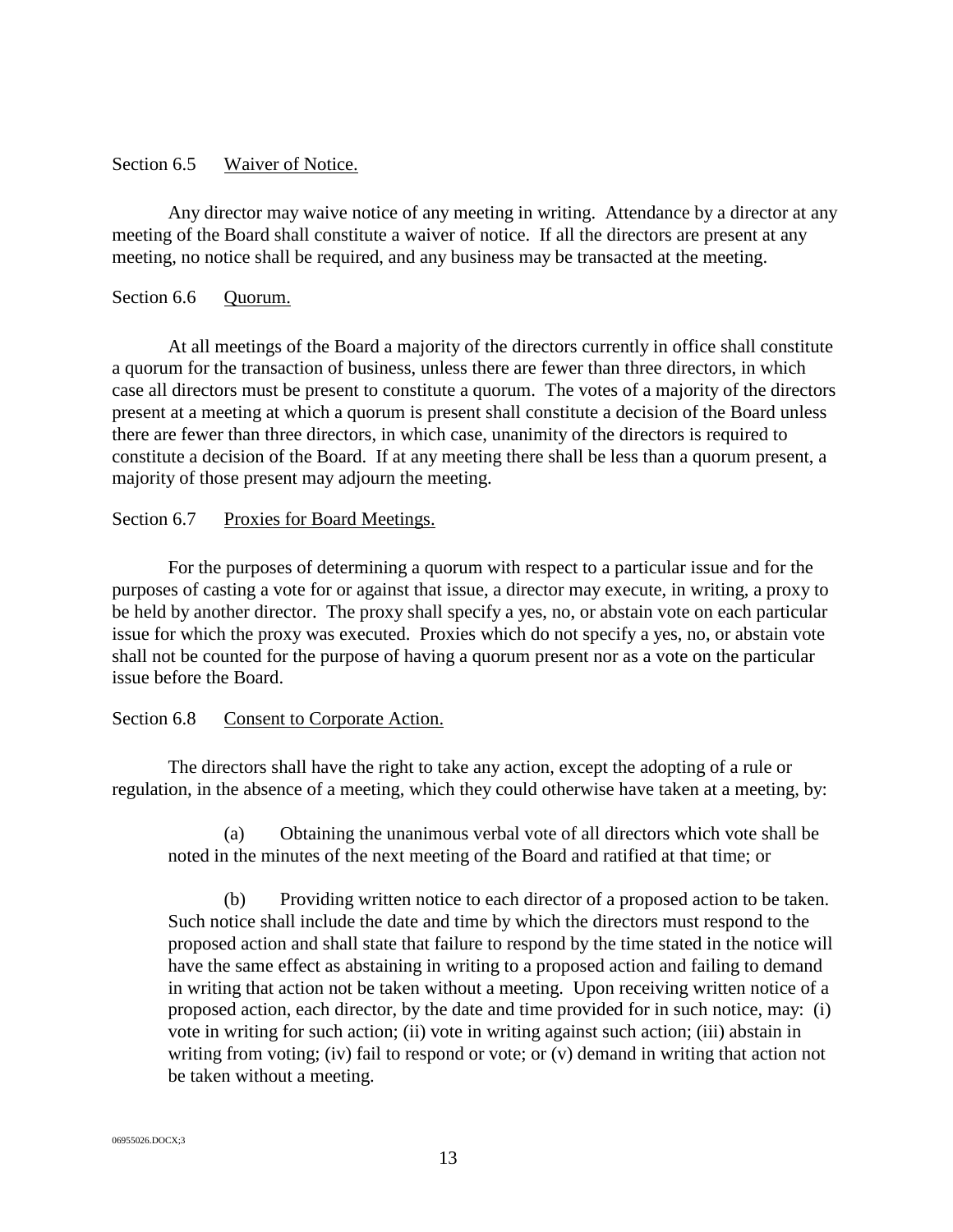(1) In the event a sufficient number of affirmative votes for the proposed action are cast in writing and not revoked by the time stated in the notice that equal or exceed the minimum number of votes that would be necessary to take such action at a meeting at which all of the Directors then in office were present and voted, then the action is taken unless one or more Directors demands that the action not be taken without a meeting. In the event action is taken pursuant to this provision, the action shall be noted in the minutes of the next meeting of the Board and ratified at that time.

(2) Any director who in writing has voted, abstained, or demanded action not be taken without a meeting pursuant to this Section may revoke such vote, abstention, or demand in writing; provided such revocation is received by the Association by the time and date stated in the notice for such proposed action. A director's right to demand that action not be taken without a meeting shall be deemed to have been waived unless the Association receives such demand from the director in writing by the time stated in the notice for such proposed action and such demand has not been revoked.

(c) Any action taken under subsections (a) and  $(b)(1)$  above shall have the same effect as though taken at a meeting of the directors and shall be effective at the end of the time stated in the notice for such proposed action.

<span id="page-17-0"></span>Section 6.9 Telephone or Electronic Communication in Lieu of Attendance.

A director may attend a meeting of the Board by using an electronic or telephonic communication method whereby the director may be heard by the other Members and may hear the deliberations of the other Members on any matter properly brought before the Board. The director's vote shall be counted and the presence noted as if that director were present in person.

<span id="page-17-1"></span>Section 6.10 Unit Owner Participation.

Owners must be allowed to speak before the Board votes on any issue under discussion. The Board shall allow a reasonable number of persons to speak on each side of the issue, but the Board may place reasonable restrictions on the time allowed for each Owner to speak. Owners may also be allowed to speak at such other times as the Board, in its sole discretion, deems appropriate.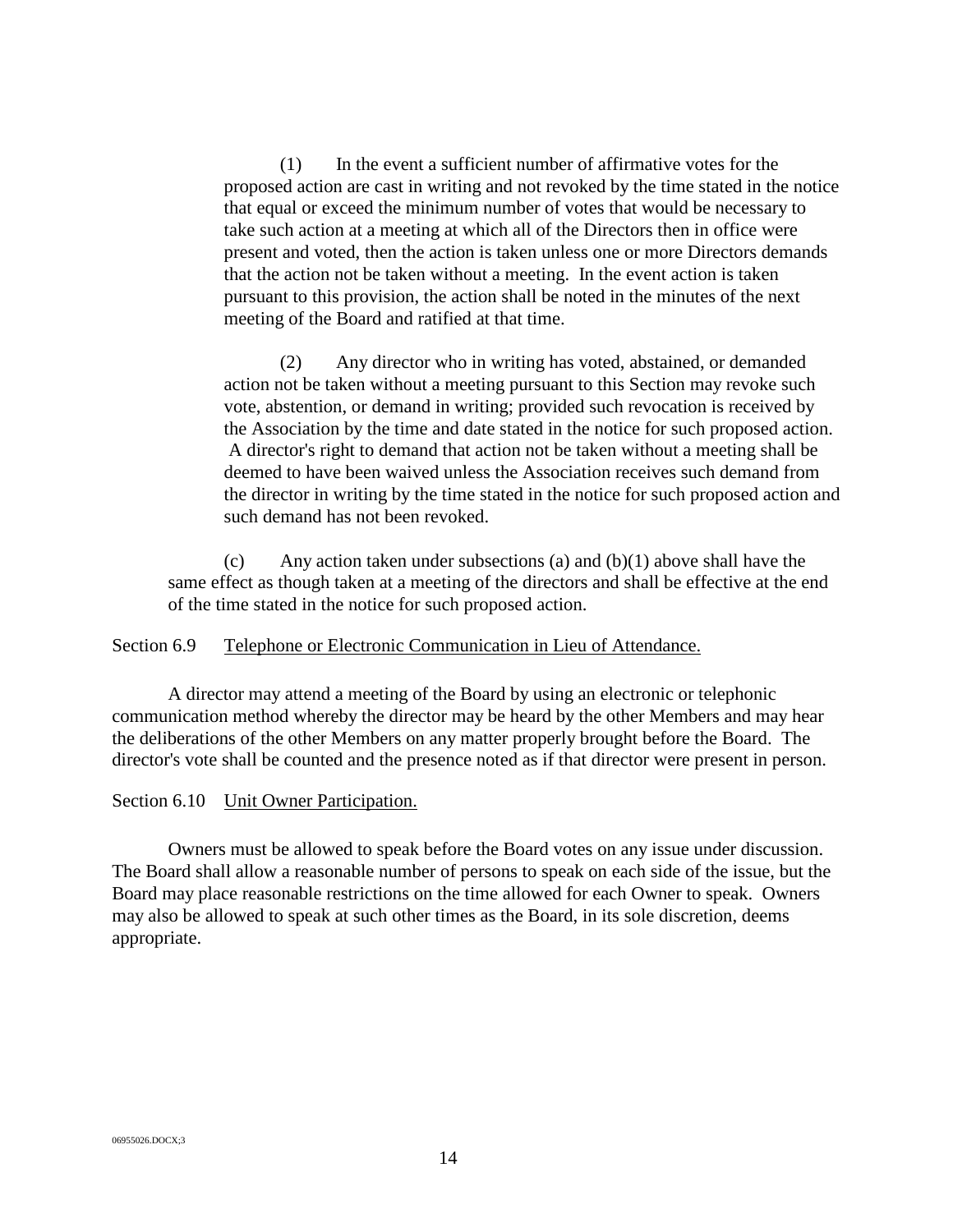# <span id="page-18-0"></span>**ARTICLE 7 POWERS AND DUTIES OF THE BOARD OF DIRECTORS**

## <span id="page-18-1"></span>Section 7.1 Powers and Duties.

The Board may act in all instances on behalf of the Association, except as provided in the Governing Documents or the Act. The Board shall have, subject to the limitations contained in the Declaration and the Act, the powers and duties necessary for the administration of the affairs of the Association and of the Community, and for the operation and maintenance of the Community as a first class residential community, including the following powers and duties:

(a) Exercise any other powers conferred by the Governing Documents;

(b) Adopt and amend Rules and Regulations, including responsible governance policies, procedures and rules and regulations as required by the Act, and including penalties for infraction thereof;

(c) Adopt and amend budgets (subject to any requirements of the Declaration and the Bylaws);

(d) To keep and maintain full and accurate books and records showing all of the receipts, expenses, or disbursements of the Association;

(e) Collect Assessments as provided by the Governing Documents;

(f) Employ a managing agent, independent contractors or employees as it deems necessary, and prescribe their duties;

(g) Institute, defend or intervene in litigation or administrative proceedings or seek injunctive relief for violations of the Governing Documents, and, in the Association's name, on behalf of the Association or two or more Owners, on matters affecting the Community;

(h) Provide Association disclosures required by, and pursuant to, the Act;

(i) Make contracts, administer financial accounts and incur liabilities in the name of the Association;

(j) Acquire, hold, encumber and convey, in the Association's name and in the ordinary course of business, any right, title or interest to real estate, pursuant to the consent requirements set forth in the Governing Documents, if any;

(k) Borrow funds and secure loans with an interest in future Assessments in order to pay for any expenditure or outlay required pursuant to the authority granted by the provisions of the recorded Declaration and these Bylaws, and to execute all such instruments evidencing such indebtedness as the Board of Directors may deem necessary and give security therefore, subject to the requirements set forth in the Declaration;

(l) Provide for the indemnification of the Association's directors and any person serving without compensation at the request of the Association, and maintain association professional liability insurance;

06955026.DOCX;3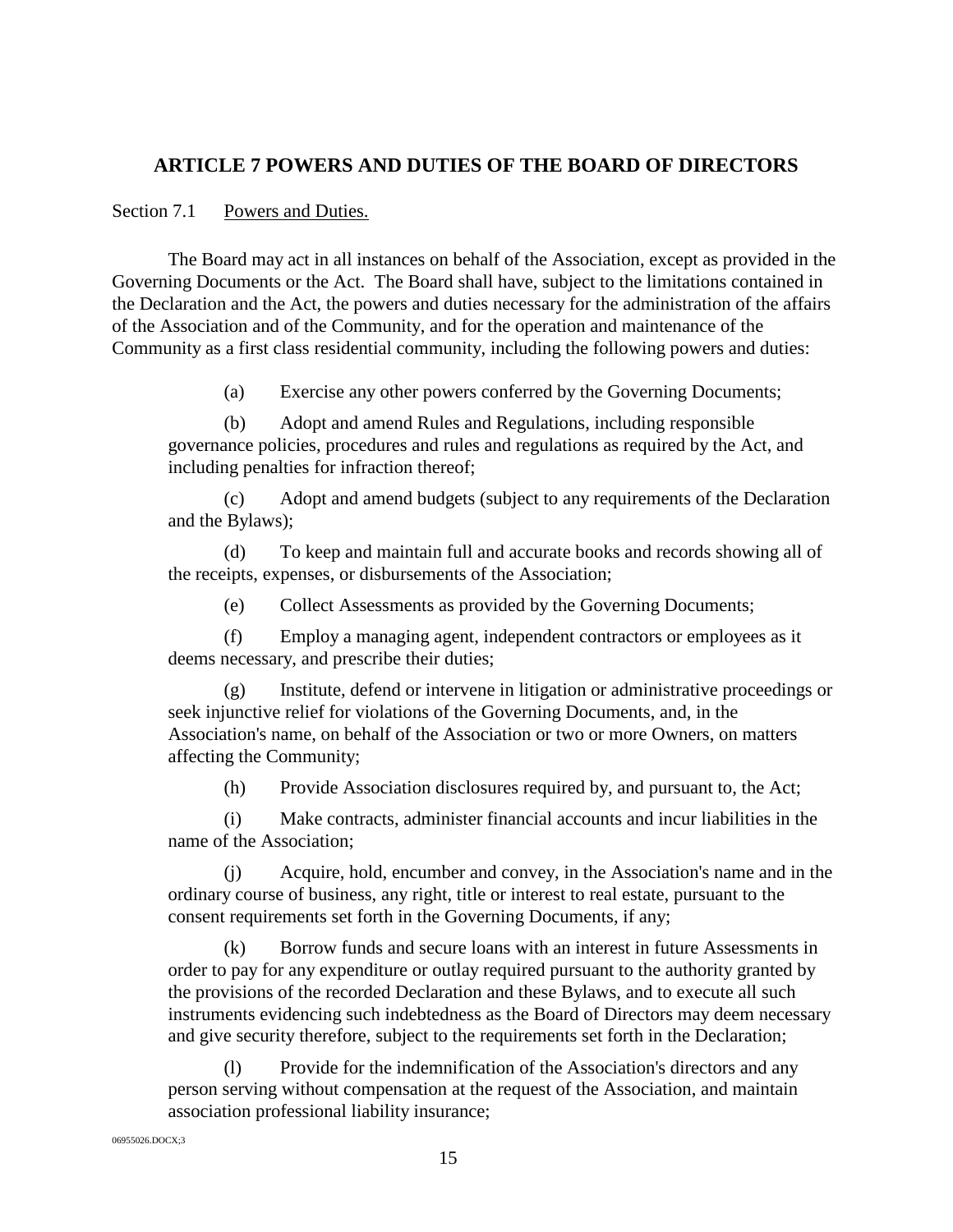(m) Supervise all persons acting on behalf of and/or at the discretion of the Association;

(n) Procure and maintain liability and hazard insurance as set forth in the Governing Documents;

(o) Cause all persons having fiscal responsibilities for the assets of the Association to be insured and/or bonded, as it may deem appropriate;

(p) Provide education to Owners on an annual basis; and

(q) Exercise for the Association all powers, duties, rights and obligations in or delegated to the Association and not reserved to the membership by other provisions of the Governing Documents or the Act.

<span id="page-19-0"></span>Section 7.2 Managing Agent.

The Board may employ a managing agent at a compensation established by the Board, to perform duties and services authorized by the Board. The Board shall have the authority to delegate any of the powers and duties set forth in this Article to a managing agent. Regardless of any delegation to a managing agent, the members of the Board shall not be relieved of responsibilities under the Governing Documents or Colorado law.

<span id="page-19-1"></span>Section 7.3 No Waiver.

The omission or failure of the Association or Owner to enforce the covenants, conditions, easements, uses, limitations, obligations, or other provisions of the Governing Documents shall not constitute or be deemed a waiver, modification, or release thereof, and the Board or the managing agent shall have the right to enforce the same at any time.

# **ARTICLE 8 OFFICERS AND THEIR DUTIES**

## <span id="page-19-3"></span><span id="page-19-2"></span>Section 8.1 Enumeration of Offices.

The officers of this Association shall be a president and vice-president, who shall at all times be members of the Board of Directors, a secretary and a treasurer, who are not required to be Directors but shall be required to be Owners, and such other officers as the Board may from time to time create by resolution. Any two offices, except the offices of president and secretary, may be held by the same person.

<span id="page-19-4"></span>Section 8.2 Election of Officers.

The officers shall be elected by the Board for one year terms at the first meeting of the Board of Directors following each annual meeting of the Members.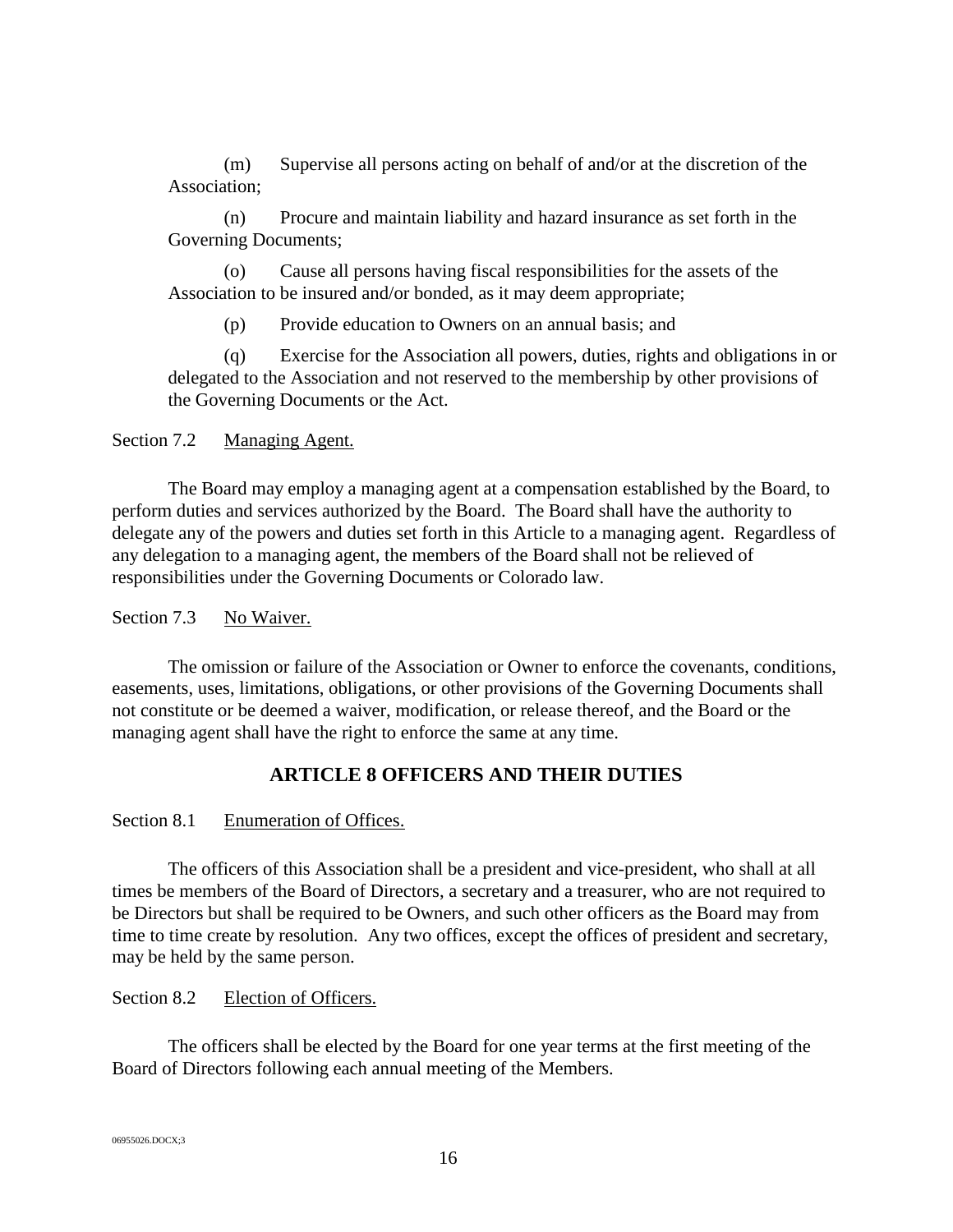## <span id="page-20-0"></span>Section 8.3 Special Appointments.

The Board may elect other officers as the affairs of the Association may require, each of whom shall hold office for such period, have such authority, and perform such duties as the Board may, from time to time, determine.

#### <span id="page-20-1"></span>Section 8.4 Resignation and Removal.

Any officer may be removed from office with or without cause by a majority of the Board of Directors. Any officer may resign at any time by giving written notice to the Board, the president or the secretary. A resignation shall take effect on the date of receipt of a notice or at any later time specified therein. Acceptance of a resignation shall not be necessary to make it effective.

#### <span id="page-20-2"></span>Section 8.5 Vacancies.

A vacancy in any office may be filled by appointment by the Board by majority vote of the Board. The officer appointed to the vacancy shall serve for the remainder of the term of the officer replaced.

#### <span id="page-20-3"></span>Section 8.6 Duties.

The duties of the officers are as follows:

(a) President. The president shall have all of the general powers and duties which are incident to the office of president of a Colorado nonprofit corporation. Specifically, the president shall have the power to preside at all meetings of the Board of Directors and of the Members; appoint committees; see that orders and resolutions of the Board are carried out; sign contracts, leases and other written instruments; direct, supervise, coordinate and have general control over the day-to-day affairs of the Association.

(b) Vice President. The vice president shall take the place of the president and perform the president's duties whenever the president is absent or unable to act. If neither the president nor the vice president is able to act, the Board of Directors shall appoint some other director to act in the place of the president on an interim basis. The vice president shall also perform other duties imposed by the Board of Directors or by the president.

(c) Secretary. The secretary shall record the votes and maintain the minutes of all meetings and proceedings of the Board and of the Members; serve notice of meetings of the Board and of the Members; keep appropriate current records showing the Members of the Association together with their addresses; cause Association records to be kept and maintained; and perform such other duties incident to the office of secretary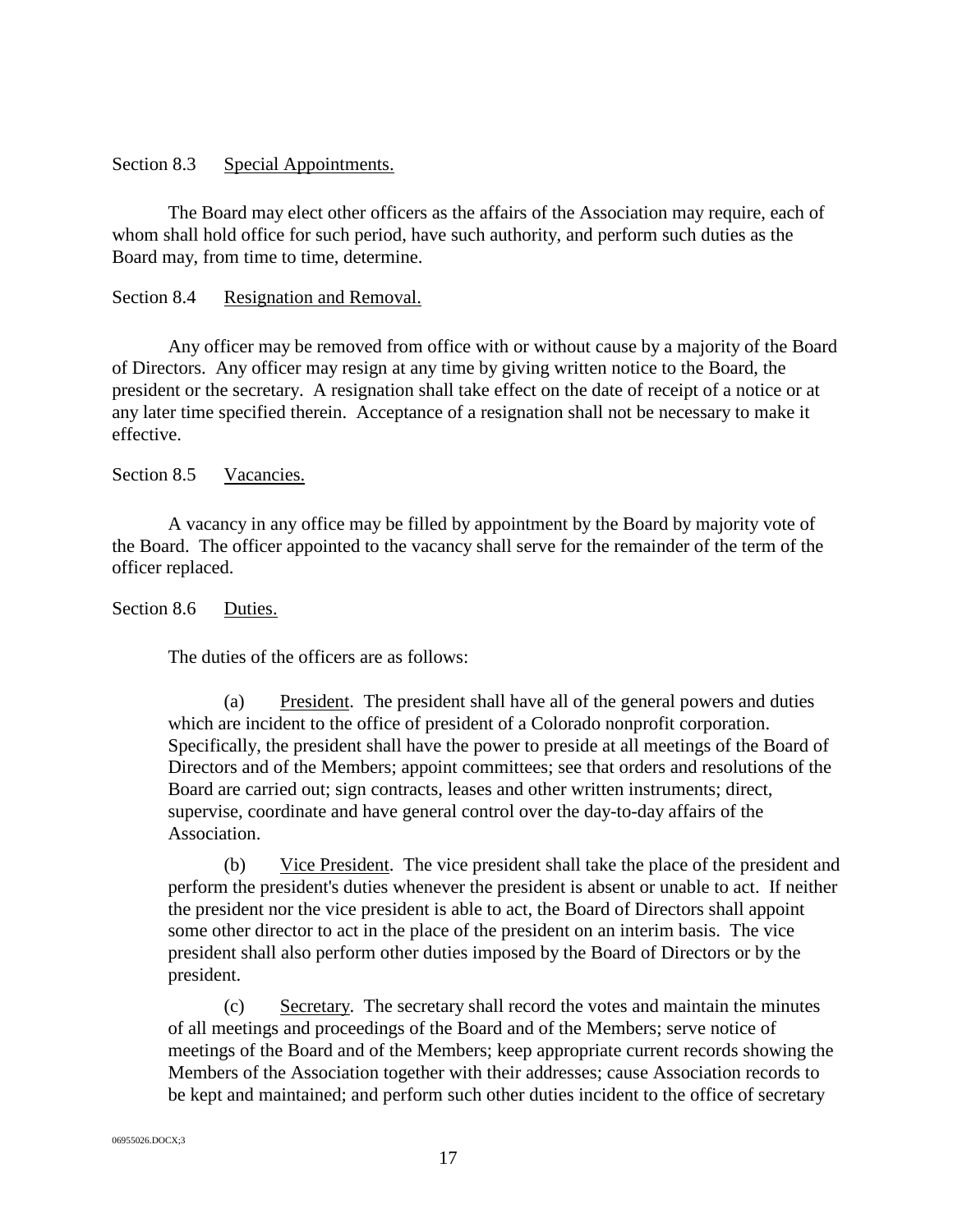or as required by the Board.

(d) Treasurer. The treasurer shall be responsible for the receipt, deposit and disbursement of Association funds and securities and for maintenance of full and accurate financial records; shall prepare an annual budget and a statement of income and expenditures to be presented to the membership, and deliver a copy of each to the Members. The treasurer shall perform all duties incident to the office of treasurer and such other duties as may be assigned by the Board of Directors.

<span id="page-21-0"></span>Section 8.7 Delegation.

The duties of any officer may be delegated to the managing agent, committee, or another Board member; *provided, however,* the officer shall not be relieved of any responsibility under this Section or under Colorado law.

# **ARTICLE 9 COMMITTEES**

<span id="page-21-2"></span><span id="page-21-1"></span>Section 9.1 Designated Committees.

The Association may create committees and appoint such committee members as deemed appropriate in carrying out its purposes, including a Design Review Committee. Committee chair persons must meet the same qualifications to serve as Board members must meet to serve on the Board, as set forth in these Bylaws. Committees shall have authority to act only to the extent designated in the Governing Documents or delegated by the Board. The Board shall also have the power to remove any and all committee members with or without cause and to terminate any such committee.

<span id="page-21-3"></span>Section 9.2 Open Committee Meetings.

<span id="page-21-4"></span>All committee meetings shall be open to attendance by Members, as provided by applicable law.

# **ARTICLE 10 BOOKS AND RECORDS**

<span id="page-21-5"></span>Section 10.1 Association Records.

The Association records will be available for production to Owners in accordance with statutory requirements, which may be clarified further in a policy adopted by the Board of Directors.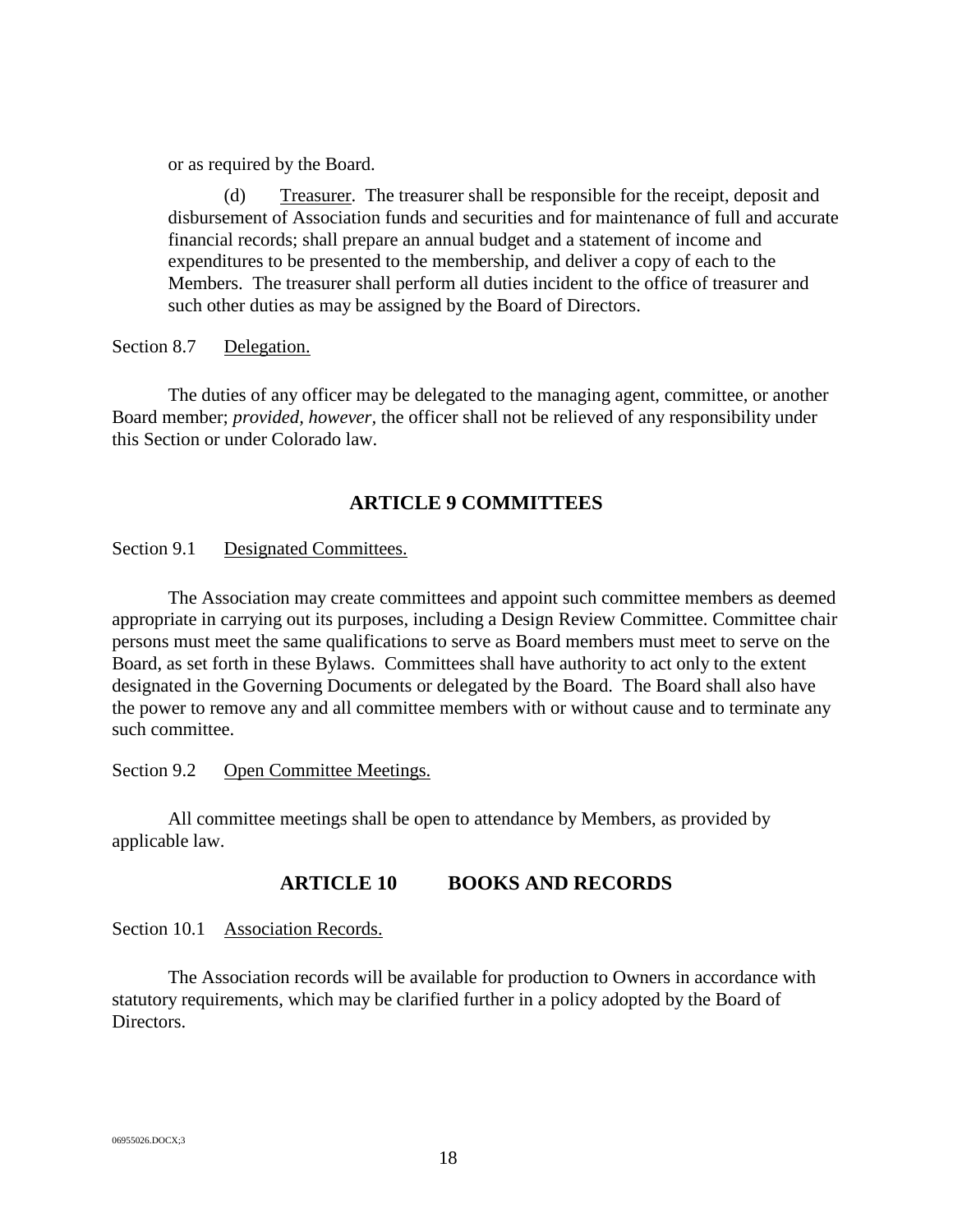#### <span id="page-22-0"></span>Section 10.2 Minutes and Presumptions Under the Minutes.

Minutes or any similar record of the meetings of Members, or of the Board of Directors, when signed by the secretary or acting secretary of the meeting, shall be presumed to truthfully evidence the matters set forth therein. A recitation in any such minutes that notice of the meeting was properly given shall be prima facie evidence that the notice was given.

## <span id="page-22-1"></span>Section 10.3 Examination.

The Association records shall at all times, during normal business hours and after at least ten days written notice, or at the next scheduled Board meeting if within 30 days of written request, be subject to inspection and copying by any Member, at his or her expense, except documents determined by the Board to be withheld under the inspection of records policy of the Association in accordance with the Act. Any Owner's request to inspect and copy Association records must describe with reasonable particularity what records are requested. The Association may charge the actual costs for copying of the records, as clarified further in its inspection of records policy.

## **ARTICLE 11 AMENDMENTS**

<span id="page-22-3"></span><span id="page-22-2"></span>Section 11.1 Bylaw Amendments.

(a) These Bylaws may be amended by:

(i) The affirmative vote of a majority of the members of the Board of Directors at a duly constituted meeting; provided, however, no amendment shall be made to the quorum requirement, to the qualifications, powers and duties of the Board, or to the terms of Directors without the affirmative vote of Members holding at least a majority of the votes entitled to be cast in the Association who are present and voting, in person or by proxy, at a regular or special meeting of the Members at which a quorum, as set forth in these Bylaws, is present; or

(ii) The affirmative vote of Members holding at least a majority of the votes entitled to be cast in the Association present and voting, in person or by proxy, at a regular or special meeting of the Members called for such purpose at which a quorum is present, provided that notice has been sent to all Members pursuant to these Bylaws, and such notice sets forth that the meeting is being conducted for the purpose of amendment.

(b) Notwithstanding anything to the contrary in these Bylaws, these Bylaws may be amended by the Board of Directors, without Member approval, to comply with any statutory or judicial requirements.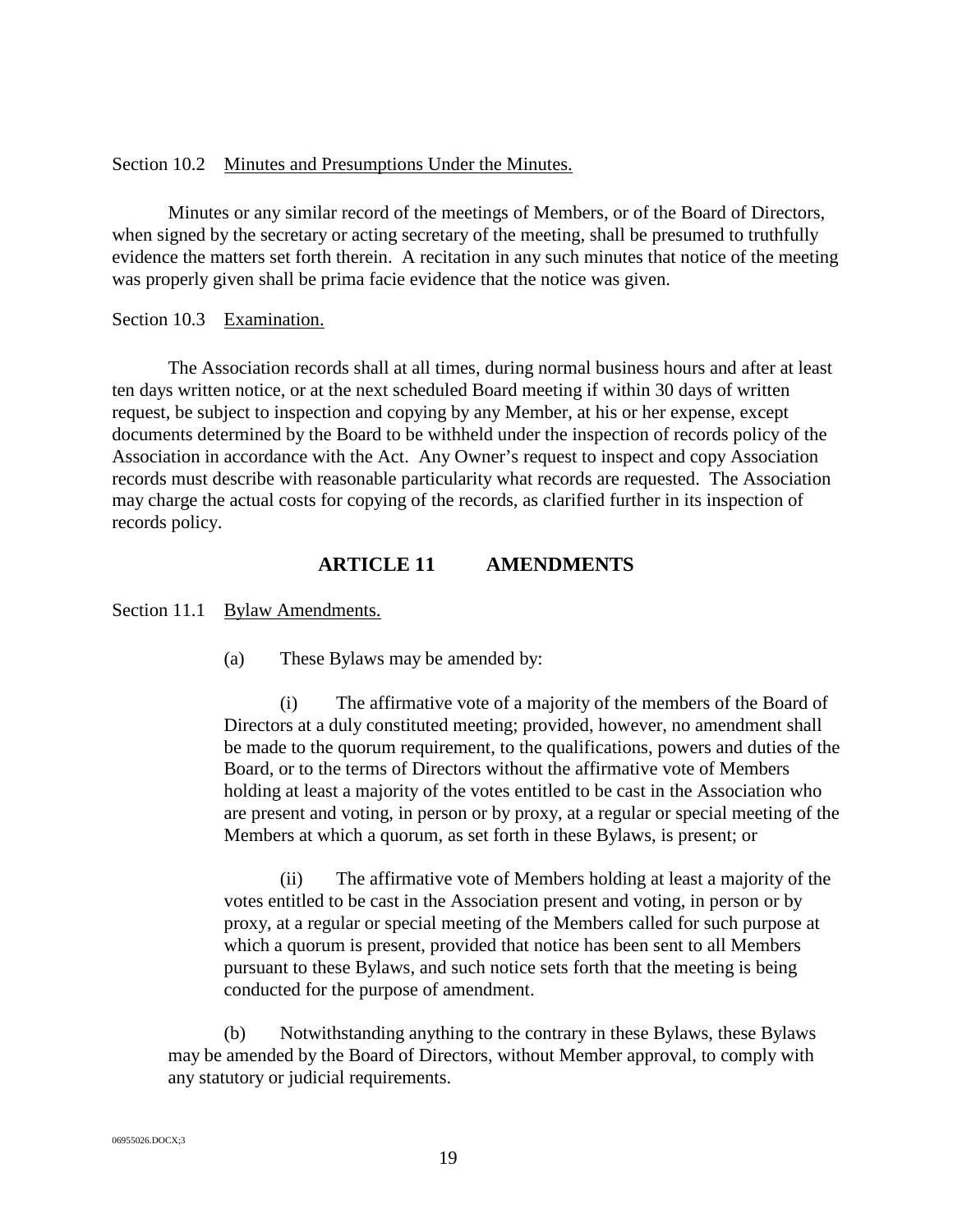## **ARTICLE 12 INDEMNIFICATION**

<span id="page-23-1"></span><span id="page-23-0"></span>Section 12.1 Obligation to Indemnify.

(a) The Association shall indemnify any person who was or is a party, or is threatened to be made a party, to any threatened, pending or completed action, suit or proceeding, whether civil, criminal, administrative or investigative; by reason of the fact that the person is or was a director, officer or committee member of the Association; provided the person is or was serving at the request of the Association in such capacity; and provided that the person:

(i) acted in good faith, and;

(ii) in a manner that the person reasonably believed to be in the best interests of the Association, and;

(iii) with respect to any claimed criminal action or proceeding, had no reasonable cause to believe the conduct was unlawful.

The determination of any action, suit or proceeding by judgment, order, settlement or conviction, or upon a plea of *nolo contendere* or its equivalent, shall not of itself create a presumption that the person did not act in good faith and in a manner reasonably believed to be in the best interests of the Association and, with respect to any criminal action or proceeding, had no reasonable cause to believe the conduct was unlawful.

(b) Notwithstanding anything in subsection (a) above, unless a court of competent jurisdiction determines that, in view of all circumstances of the case, the person is fairly and reasonably entitled to expenses, no indemnification shall be made:

(i) In connection with a proceeding by or in the right of the Association, where the person has been adjudged to be liable to the Association; or

(ii) In connection with any other proceeding charging that the person received an improper personal benefit, whether or not involving action in an official capacity, the person has been adjudged liable on the basis the person received an improper personal benefit.

(c) To the extent that the person has been wholly successful on the merits in defense of any action, suit or proceeding as described above, the person shall be indemnified against actual and reasonable expenses (including expert witness fees, attorney fees and costs) incurred in connection with the action, suit or proceeding.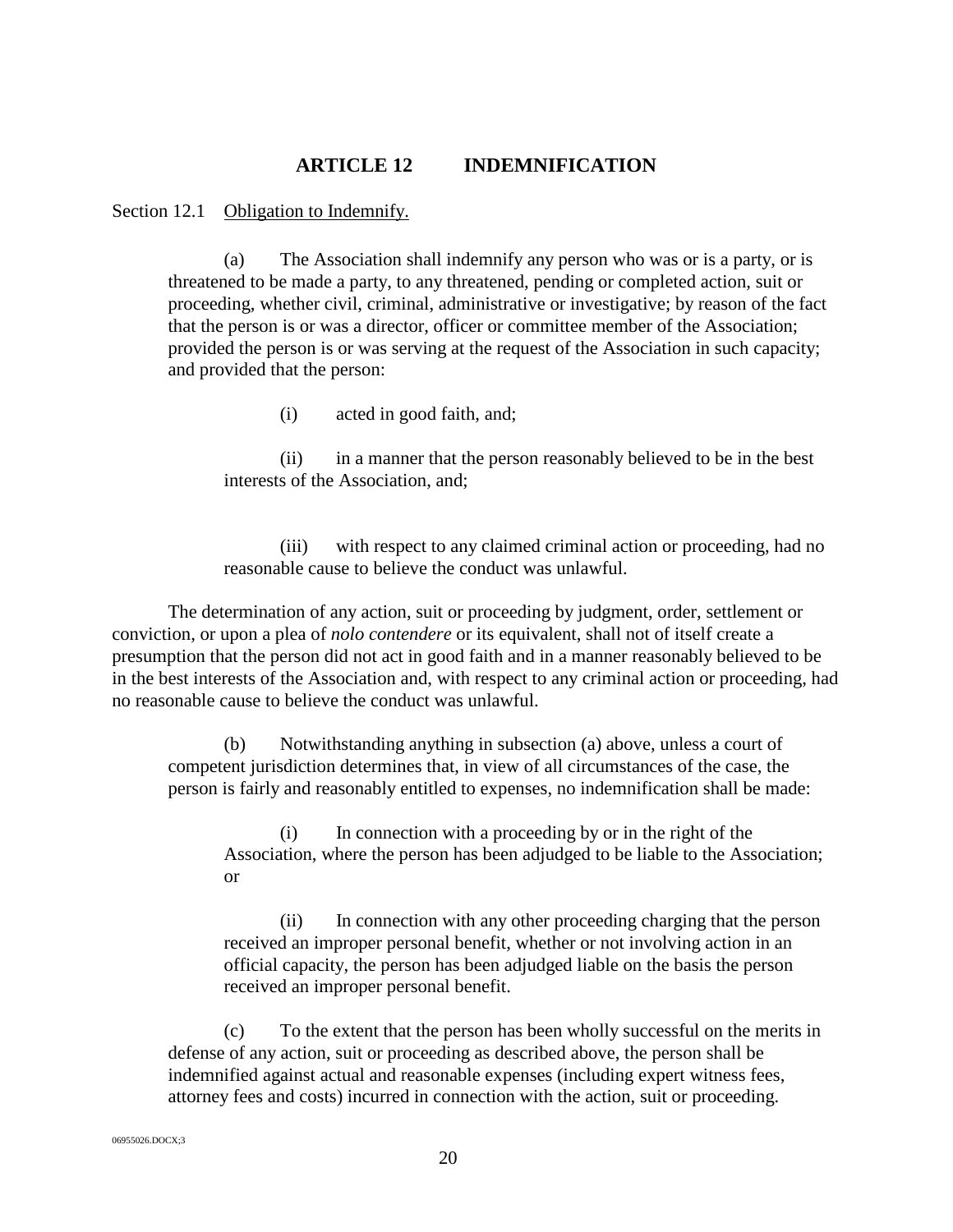#### <span id="page-24-0"></span>Section 12.2 Determination Required.

or

(a) The Board of Directors shall determine whether the person requesting indemnification has met the applicable standard of conduct set forth above. The determination shall be made by the Board of Directors by a majority vote of a quorum consisting of those members of the Board of Directors who were not parties to the action suit or proceeding.

(b) If a quorum cannot be obtained as contemplated above or if a quorum has been obtained and the Board so directs, a determination may be made, at the discretion of the Board, by:

(i) independent legal counsel selected by a majority of the full Board;

(ii) by the voting members, but voting members who are also at the same time seeking indemnification may not vote on the determination.

<span id="page-24-1"></span>Section 12.3 Payment in Advance of Final Disposition.

The Association shall pay for or reimburse the reasonable expenses as described above in advance of final disposition of the action, suit or proceeding if the person requesting indemnification provides the Board of Directors with:

(a) A written affirmation of that person's good faith belief that he or she has met the standard of conduct described above and;

(b) A written statement that the person shall repay the advance if it is ultimately determined that he or she did not meet the standard of conduct described above.

<span id="page-24-2"></span>Section 12.4 No Limitation of Rights.

The indemnification provided in this Article shall not be deemed exclusive of nor a limitation upon any other rights to which those indemnified may be entitled under any bylaw, agreement, vote of the Members or disinterested members of the Board of Directors, or otherwise, nor by any rights which are granted pursuant to C.R.S. ⸹38-33.3-101, *et seq*., and the Colorado Revised Nonprofit Corporation Act, as those statutes may be amended from time to time.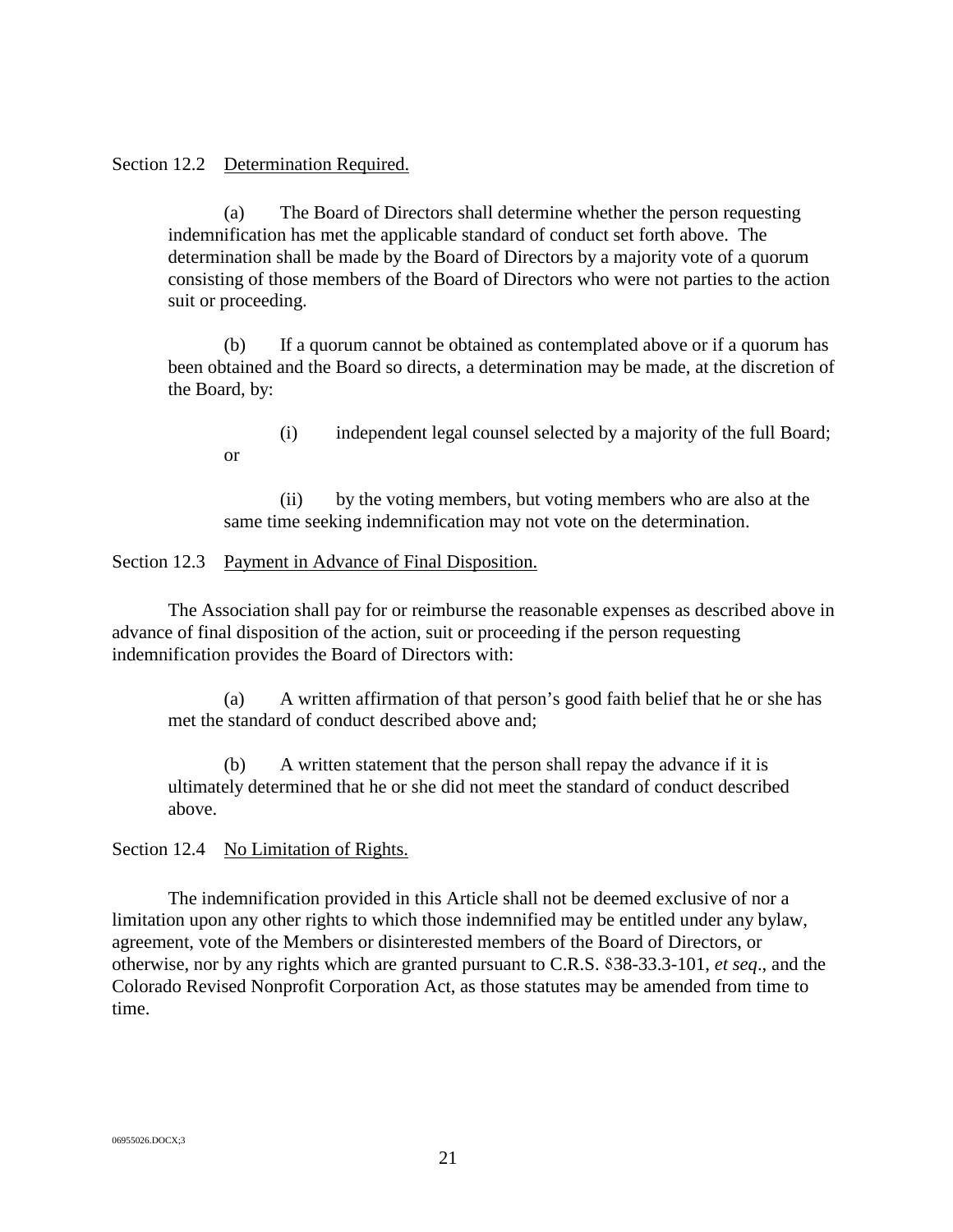#### <span id="page-25-0"></span>Section 12.5 Directors and Officers Insurance.

The Association shall purchase and maintain insurance on behalf of any person who is or was a member of the Board of Directors, the manager, committee members, or anyone acting at the direction of the Board, covering defense and liability expenses arising out of any action, suit or proceeding asserted against the person by virtue of the person's actions on behalf of the Association or at the direction of the Board, whether or not the Association would have the power to indemnify the person against liability under provisions of this Article.

#### **ARTICLE 13 MISCELLANEOUS**

<span id="page-25-2"></span><span id="page-25-1"></span>Section 13.1 Fiscal Year.

The Board has the right to establish and, from time to time, change the fiscal year of the Association.

<span id="page-25-3"></span>Section 13.2 Notices.

All notices to the Association or the Board shall be delivered to the office of the managing agent, or, if there is no managing agent, to the office of the Association, or to such other address as the Board may designate by written notice to all Owners. Except as otherwise provided, all notices to any Owner shall be mailed to the Owner's address as it appears in the records of the Association. All notices shall be deemed to have been given when mailed or transmitted, except notices of changes of address, which shall be deemed to have been given when received.

<span id="page-25-4"></span>Section 13.3 Conflicts.

In the case of any conflicts between the Declaration and these Bylaws or the Articles of Incorporation, the terms of the Declaration shall control. In the case of any conflicts between the Articles of Incorporation and these Bylaws, the terms of the Articles of Incorporation shall control.

<span id="page-25-5"></span>Section 13.4 Waiver.

No restriction, condition, obligation or provision contained in these Bylaws shall be deemed to have been abrogated or waived by reason of any failure to enforce the same, irrespective of the number of violations or breaches which may occur.